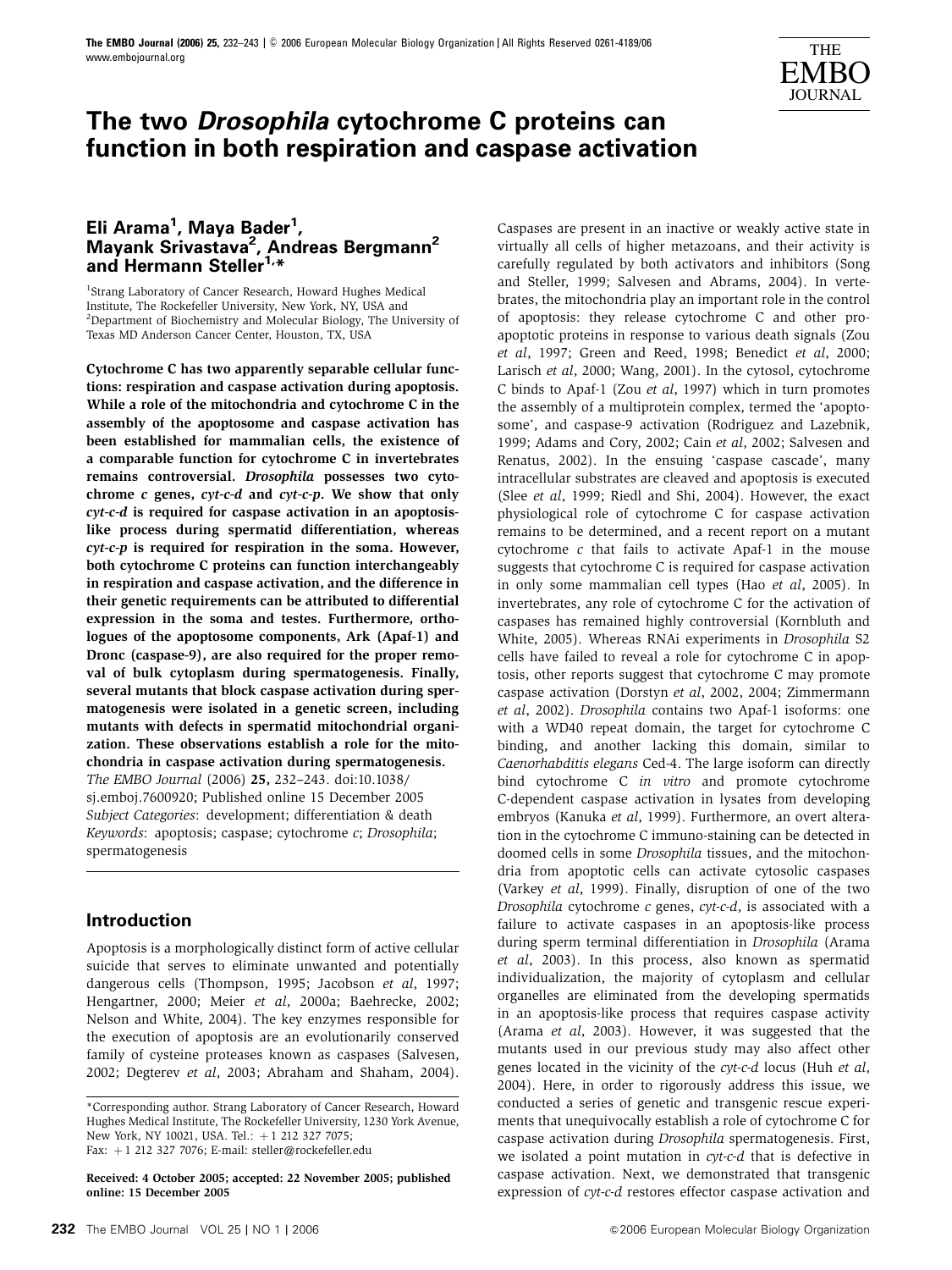rescues all the sterility phenotypes associated with various cyt-c-d mutant alleles. We also investigated the possibility that  $\alpha$ cyt-c-p functions specifically in respiration, whereas  $\alpha$ vt-c-d plays a role in caspase regulation. To our surprise, we found that expression of either cyt-c-d or cyt-c-p can restore caspase activation in cyt-c-d-deficient spermatids, demonstrating that both proteins are functionally equivalent. Other apoptosome proteins in Drosophila, Ark (Apaf-1) and Dronc (caspase-9) are also required for spermatid individualization, and their mutant phenotypes are similar to spermatids with a block in caspase activity. Surprisingly, however, we can still detect some active caspase-3 staining in these mutant testes, suggesting that cytochrome-C-d may function in yet other unknown pathways to promote caspase-3 activation. Finally, we have identified several mutants affecting spermatid mitochondria that provide a strong link between mitochondrial organization and caspase activation during sperm development.

### **Results**

### **Mutations in cyt-c-d block caspase activation during spermatid individualization**

In order to identify genes required for caspase activation during spermatid differentiation in Drosophila, we sought to identify mutants that lacked CM1 staining, which detects the active form of the effector casepase drICE (Baker and Yu, 2001). For this purpose, we screened an existing collection of more than 1000 male-sterile mutant lines defective in spermatid individualization that were previously identified among a collection of about 6000 viable mutants generated in the laboratory of Dr Charles Zuker (Koundakjian et al, 2004; Wakimoto et al, 2004). We stained dissected testes from each line with CM1 (see Supplementary data) and identified 33 lines that were CM1-negative. However, the vast majority of male-sterile lines remained CM1-positive, even though many displayed severe defects in spermatid individualization (e.g. Figure 1F). Therefore, consistent with our earlier observations (Arama et al, 2003), caspase activation at the onset of spermatid individualization appears to be independent of other aspects of sperm differentiation, such as the assembly of the individualization complex or its movement. One of the mutants, line Z2-1091, failed to complement the sterility of  $bln^1$ , a P-element insertion in  $\mathit{cyt-c-d}$ , and was CM1-negative as a homozygote, in trans to a small deletion removing the cyt-c-d locus (Df(2L)Exel6039), or in trans to the cyt-c- $d^{bln1}$ allele (Figure 1C–E). In contrast, Z2-1091 complemented the lethality of K13905, a P-element insertion in cyt-c-p, and K13905 complemented the sterility of Z2-1091. Genomic sequence analyses of the transcription units of both cyt-c-d and cyt-c-p in Z2-1091 flies revealed a point mutation of  $TGG \rightarrow TGA$  at codon 62 in cyt-c-d, causing a change of Trp62 into a stop codon that results in a truncation of almost half of the protein (Figure 1H). We will henceforth refer to this allele as  $cyt$ - $c$ - $d^{Z2-1091}$ . Given the molecular nature of  $cyt$  $c$ - $d^{Z2-1091}$ , it is very unlikely that this allele affects the function of genes adjacent to cyt-c-d (see below).

Effector caspases, such as drICE, can display DEVD cleaving activity (Fraser et al, 1997). Therefore, we asked whether wild-type adult testes also contain DEVDase activity, and whether this activity is affected in cyt-c-d mutant testes. Lysates of wild-type testes indeed display detectable levels of DEVDase activity, which were significantly reduced upon treatment with the potent DEVDase inhibitor Z-VAD.fmk (Figure 1G). Importantly, this activity was highly reduced in  $\mathit{cyt-c-d}^\mathit{ZZ-1091}$  mutant testes (Figure 1G). These results provide independent evidence for effector caspase activity in wildtype sperm, and they support a role of cytochrome C-d in caspase activation in this system.

Because of the cytological proximity between cyt-c-d and  $\gamma$ cyt-c-p (241 bp maximum between the end of the 3' UTR of  $\gamma$ *cyt-c-d* and the beginning of the 5<sup>'</sup> UTR of  $\gamma$ *t-c-p*) there is a possibility that the  $bln^1$  P-element insertion in cyt-c-d might also interfere with the expression of cyt-c-p (Huh et al, 2004). In order to determine whether cyt-c-p expression was altered in  $\alpha v t$ -c- $d^{bln1}$ , we performed RT–PCR analyses with RNA from wild-type (yw) and  $cyt$ -c- $d^{bln1}$  adult flies using two sets of primers for each gene specific for either the 5' UTRs (upper panel of Figure 1I) or 3' UTRs (lower panel of Figure 1I) of cyt-c-d and cyt-c-p. In agreement with our previous Northern results, no cyt-c-d RNA was detected in cyt-c- $d^{bln1}$  flies, confirming that  $bln^1$  is a null allele of cyt-c-d. In contrast,  $\alpha$ cyt-c-p is expressed in both wild-type and  $\alpha$ yt-c- $d^{bln1}$  flies.

### **Both cyt-c-d and cyt-c-p can rescue caspase activation, spermatid individualization, and the sterility of bln<sup>1</sup> and Z2–1091 adult males**

Although the sequence of cyt-c-d and cyt-c-p proteins is highly conserved, they are not identical (Figure 1H). In addition, mutations in each gene display distinct phenotypes (Arama et al, 2003). This raises the possibility that both proteins may have distinct functions in respiration (cytochrome C-p) and caspase activation/apoptosis (cytochrome C-d). To test this hypothesis, we first asked whether expression of cyt-c-p in developing spermatids is able to substitute for the loss of cyt-c-d. In order to drive expression of transgenes in the male germ line, we constructed an expression vector composed of the  $hsp83$  promoter followed by the 5' and 3' UTRs of cyt-c-d, which are important for the proper temporal regulation of cytc-d translation in spermatids (Figure 2A, I; see Supplementary data; Arama and Steller, unpublished), and next we inserted the coding regions of either cyt-c-d (Figure 2A, II) or cyt-c-p (Figure 2A, III) between both UTRs and generated transgenic flies with these constructs. At least three independent transgenic lines for each of these constructs were crossed to cyt-c $d^{bln1}$  or cyt-c- $d^{Z2-1091}$  flies, and the presence of the appropriate transgene was confirmed by genomic PCR (Figure 2F and data not shown). To validate expression of the transgenes, we performed RT–PCR analysis with testes RNA in a  $\frac{cyl-c-d^{bln1}-}{-}$  background (Figure 2G and H). Finally, we examined the ability of these transgenes to rescue caspase activation, spermatid individualization, and male sterility in *cyt-c-d<sup>bln1</sup>* and *cyt-c-d<sup>Z2–1091</sup>* flies. As a control, transgenic flies containing 'empty vector' (including the hsp83-promotor with the  $5'$  and  $3'$  UTRs of cyt-c-d but without a coding region) were also generated (Figure 2A, I and G). As expected, no caspase activation was detected in testes of these control flies (Figure 2C, compare to the wild-type in Figure 2B). On the other hand, a transgene with the cyt-c-d open reading frame (ORF) fully rescued CM1-staining, spermatid individualization, and male fertility (Figure 2D, note the reappearance of cystic bulges (CBs) and waste bags (WBs), white and yellow arrows, respectively). This firmly establishes that both the caspase and sterility phenotypes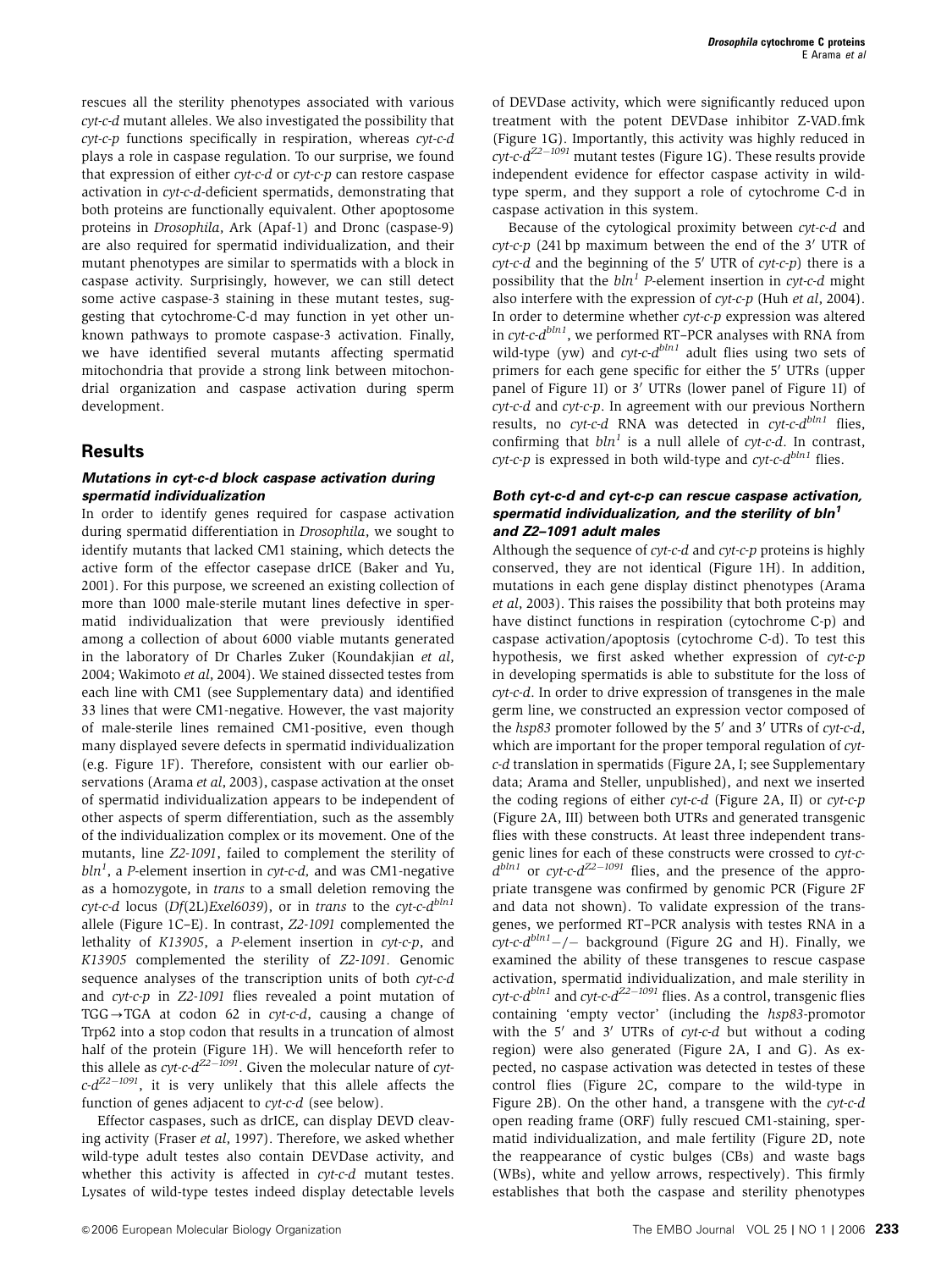

**Figure 1** (**A–F**) Mutations in cyt-c-d block caspase activation and spermatid individualization. Visualization of active drICE with anti-cleaved<br>caspase-3 antibody (CM1; green) in wild-type (A), cyt-c-d<sup>bin1</sup> (B), cyt-c-d (E), and Z2-2468 (F). Whereas CM1-positive elongated spermatid cysts at different individualization stages can be readily seen in wild-type testes (A; white arrow pointing at a CB), no CM1-staining was detected in spermatids of flies homozygous for the P-element allele,  $\mathit{bln}^1$  (B) and the point mutation allele, Z2-1091 (C). Similarly, spermatids of Z2-1091 flies either trans-heterozygous to the small deficiency Df(2L)Exel6039 (D) or to the  $bln<sup>1</sup>$  allele (E) also displayed no CM1 staining. In contrast, the vast majority of male-sterile mutants with spermatid individualization defects display strong CM1 positive cysts (e.g. Z2-2468; F). To visualize all the spermatids, the testes were counter-stained with phalloidin that binds F-actin (red). (**G**) Caspase-3-like (DEVDase) activity is detected in wild-type testes, and is blocked either after<br>treatment with the caspase-3 inhibitor Z-VAD.fmk or in cyt-c-d<sup>22–1091</sup>—/— muta untreated (DMSO). Readings were obtained every 2 min, and each time interval represents an average (mean±s.e.m.) of five readings (for<br>more details also see the Supplementary data). Note that the levels of DEVDase activity the corresponding levels in wild-type testes that were treated with Z-VAD. (H) Alignment of the predicted protein sequences of cytochrome C-d (c-d) and cytochrome C-p (c-p). Identical residues are indicated in the consensus (cons.) line. Cytochrome C-d and cytochrome C-p share 72% identity and 82% similarity. The tryptophan (W; red) at position 62 of cytochrome C-d is mutated to a stop codon in the Z2-1091 allele. (I) RT– PCR analyses of cyt-c-d and cyt-c-p expression. After reverse transcription with adult flies RNA, PCR was performed using two sets of specific primers spanning the unique 5' (upper panel) and 3' (lower panel) UTRs of both cyt-c-d and cyt-c-p. Whereas cyt-c-d and cyt-c-p are expressed in wild-type flies (YW), only cyt-c-p is expressed in the  $bh<sup>1</sup>$  flies, confirming that  $bh<sup>1</sup>$  is a null allele of cyt-c-d.

seen in cyt-c- $d^{bln1}$  and cyt-c- $d^{Z2-1091}$  mutant flies are strictly due to the loss of cytochrome  $c$  function, with no detectable contribution from adjacent genes.

We next tested the ability of  $cyt-c-p$  to functionally substitute for the loss of cyt-c-d. To our surprise, transgenic expression of *cyt-c-p* was equally effective in rescuing all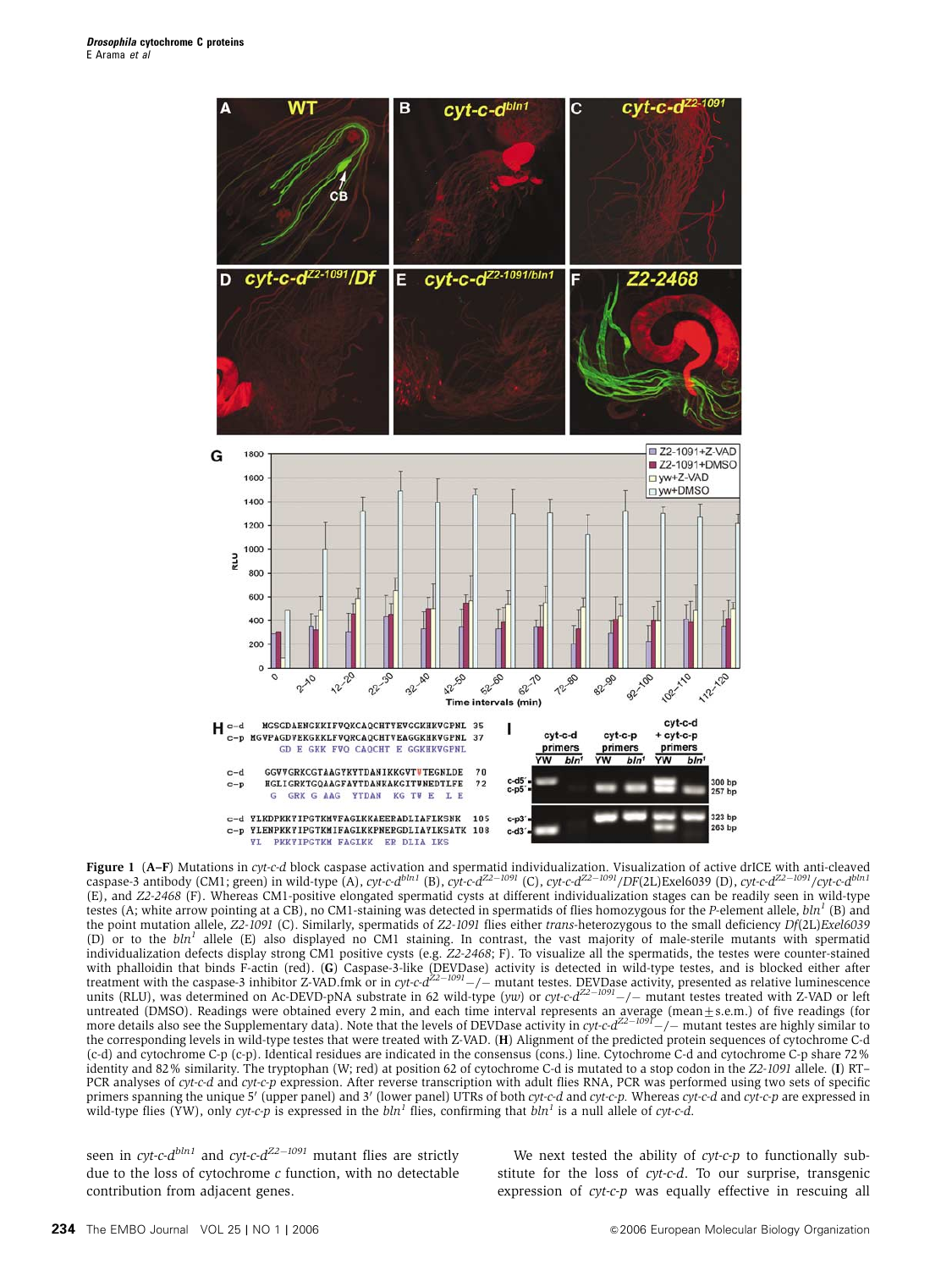

Figure 2 Both cyt-c-d and cyt-c-p can rescue the male sterile phenotypes of cyt-c-d<sup>-/-</sup> flies. (A) Schematic structure of the rescue constructs for  $cyl$ - $c$ -d<sup>-/-</sup> male sterile flies. The promoter region (dark blue) and a portion of the 5' UTR (light blue) of the  $hsp83$  gene were fused to the 5' UTR followed by the 3' UTR sequences of cyt-c-d and served as a control (I). The precise coding region sequences of either cyt-c-d (II) or cyt-c-p (III) were subcloned in between the 5' and 3' UTRs. (B-E) Ectopic expression of either cyt-c-d or cyt-c-p rescues caspase activation, spermatid individualization, and sterility of cyt-c-d<sup>bln1</sup> -/- male flies. Similar to WT (B), CM1-positive spermatids (green), CBs (white arrows), and WBs (yellow arrows) are readily detected in transgenic lines of the cyt-c-d<sup>bln</sup> alone (C). To visualize all the spermatids and the ICs, the testes were counter-stained with phalloidin that binds F-actin (spermatids are in weak red; ICs are in strong red or yellow and associated with CM1-positive spermatids; note that remnants of the testis sheath layer autofluoresce in strong red in B). Scale bars 200  $\mu$ m (B–E, upper panels), and 100  $\mu$ m (D, E, lower panels). (F) Integrations of the appropriate constructs into the genome were confirmed by genomic PCR analyses. The relative locations of the primers, which are indicated with forward black and reverse red (cyt-c-d; A, II) or reverse orange (cyt-c-p, A, III) arrows were used to amplify the fragments seen in the upper and middle panels in  $(F)$ , respectively. For loading control, the dcp-1 gene was amplified (lower panel in F). (G, H) Transcriptional expression from the transgenes was confirmed by RT–PCR analyses on RNA from testes of the indicated genotypes. The relative locations of the primers are indicated with black arrows in (A). Representative figures demonstrating exogenous expression of cyt-c-d 5'-3' UTR sequences alone (G), and the exogenous expression of cyt-c-d coding region flanked by its UTR sequences (H). 'RT + Taq' and 'Taq' indicate reactions with reverse transcriptase or without it, respectively, to control for possible genomic DNA contamination. (H) Primers corresponding to the unique 5' and 3' UTRs of cyt-c-p and primers corresponding to the exogenous cyt-c-d sequences (see Materials and methods and black arrows in A) were used in the same reaction.

defects in cyt-c- $d^{bln1}$  or and cyt-c- $d^{Z2-1091}$  males (Figure 2E). We conclude that both proteins have similar biochemical properties to promote caspase activation and spermatid individualization.

#### **cyt-c-p is mainly somatic, whereas cyt-c-d is almost exclusively restricted to the male germ line**

Our rescue results raise the question of why  $cyt$ - $c$ - $d^{-/-}$  males are sterile if both cytochrome  $c$  genes are functionally equivalent. One possible explanation is distinct expression of the two genes, namely that cyt-c-d is testis-specific, whereas *cyt-c-p* may be restricted to the soma. To examine this possibility, we investigated the distribution of transcripts from both cytochrome c genes in the testis and the soma. For this purpose, comparative RT–PCR experiments were performed using specific primers in the unique  $5'$  and  $3'$  UTR sequences of *cyt-c-d* and *cyt-c-p* (Figure 3A). While *cyt-c-p* was highly expressed in the soma, cyt-c-d was only weakly expressed there (represented by adult females that lack testes). On the other hand, cyt-c-d expression was much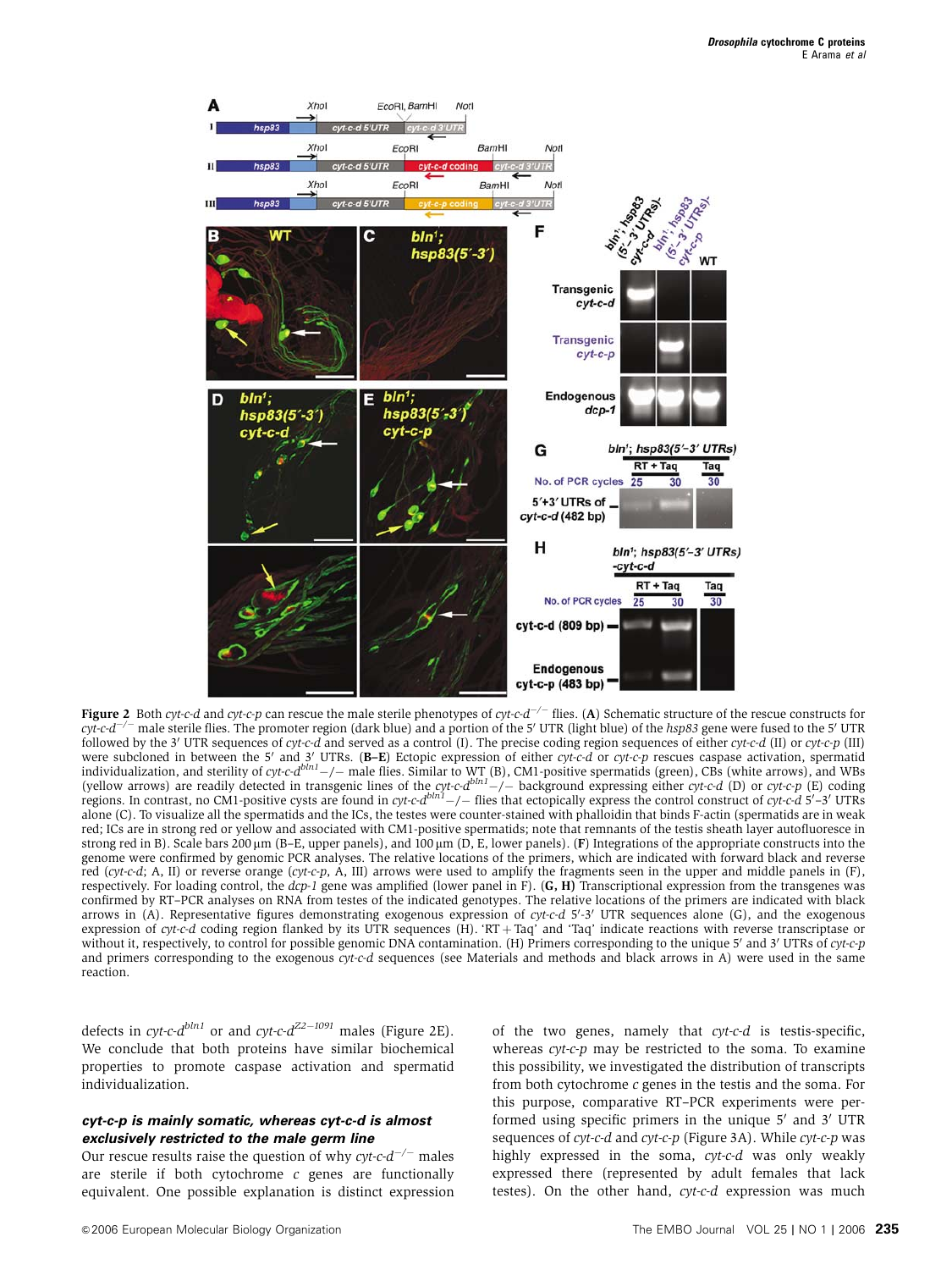

Figure 3 *cyt-c-d* is mainly expressed in the testis, while in contrast cyt-c-p is mainly expressed in the soma. (A) Schematic structure of the Drosophila cytochrome c genes. cyt-c-d and cyt-c-p display similar genomic organization of two exons (thick black and gray bars, respectively) separated by a relatively large intron (thin bar). In both of them, the coding region is restricted to the second exon (between the ATG and the stop codons). The locations of the primers used in the comparative RT–PCR experiments in (B–E) are indicated by arrows. (B) Analysis of cyt-c-d versus cyt-c-p expression in the testis and the soma. The above primers (arrows in A) to amplify either a 543-bp cyt-c-d fragment or a 483-bp cyt-c-p fragment were added to one reaction master-mix. The reaction was stopped at different cycle points to identify the linear amplification phase (20, 25, and 30 cycles are indicated). Note that the relative expression levels of cyt-c-d (strong) and cyt-c-p (weak) in the testis are switched in the soma, which is represented by adult female flies. (C) In the soma of both males and females, the expression levels of  $cvt-c-d$  are much lower than the levels of  $cvtc-r$ . However,  $cvtc-c-d$ levels are higher in adult males than in females. Note the PCR cycle number at which a band first becomes visible. (D) The expression of cyt-c-d is restricted to the male germ cells. While the expression of cyt-c-p is not affected in sons of oskar agametic testes, no cyt-c-d expression was detected. (E) cyt-c-d is expressed in premeiotic cells comprising the larval testis but not in ovaries.  $(F)$  cyt-c-p is exclusively expressed in first instar WT larva and is almost completely absent from the  $cyt\text{-}c\text{-}pl$ <sup>k13905</sup>-/-.

higher in testes than *cyt-c-p* (Figure 3B). We attribute the low levels of cyt-c-p in testes to the somatic cells present in this tissue (see below). Furthermore, although the expression of cyt-c-d in the soma of both males and females is much lower than the levels of cyt-c-p, cyt-c-d levels are much higher in adult males than in females, suggesting that the male germ

cells provide the main contribution of cyt-c-d in the adult (Figure 3C). Our results suggest that the distinct phenotypes of cyt-c-d and cyt-c-p are mainly due to their restricted differential expression in the testis and the soma, respectively.

In addition to germ cells, the testis also contains somatic cells, such as the testicular wall, muscles cells, and cyst cells. To determine which testicular cell types express cyt-c-d, we first performed comparative RT–PCR analyses with RNA from reproductive tracts of oskar male mutants that are defective in germline development and lack germ cells in the adults. While both cytochrome c genes were expressed in wild type, only cyt-c-p was detected in the germ-cell-less reproductive tracts of sons of  $oskar^{-/-}$  (Figure 3D). This indicates that cyt-c-d expression is restricted to the germ cells of the adult male. Next, we investigated the developmental stage at which cyt-c-d is expressed in the male germ line. For this purpose, we took advantage of the fact that testes of adult flies and third instar larvae differ in their repertoire of germ cells. While adult testes contain germ cells in a variety of developmental stages, the most developmentally advanced germ cells present in third instar larval testes are premeiotic spermatocytes. Interestingly, the patterns of cyt-c-d expression in both adult and larval testes are identical (Figure 3E), demonstrating that cyt-c-d mRNA accumulates before the entry of spermatocytes into meiosis.

The activation of apoptotic effector caspases, as visualized by CM1-staining, is not restricted to the male germ cells but can also be detected in nurse cells during oogenesis (Peterson et al, 2003). We considered the possibility that caspase activation in this system is also influenced by cyt-c-d. However, no abnormalities during oogenesis were detected in cyt-c- $d^{-/-}$  flies and the females are fertile (data not shown). Consistent with this idea, comparative RT–PCR analysis of adult ovaries revealed expression of cyt-c-p but not cyt-c-d (Figure 3E).

### **cyt-c-d expression is not detectable in early larva but can rescue the lethality of cyt-c-p**-**/**- **mutant flies**

 $l(2)k13905$  flies contain a P-element insertion in the 5' UTR of cyt-c-p and die as late embryos or early first instar larva (Arama et al, 2003). Using RT–PCR, we found that only cyt-cp expression was detected in early first instar wild-type larvae, while a dramatic reduction was observed in the cyt $c-p^{k13905}$  mutants (Figure 3F). These results are consistent with the phenotypes of cyt-c-d (viable but male sterile) and cyt-c-p (early lethal) mutants.

Lethality of cyt-c- $p^{k13905}$  homozygotes as well as transheterozygotes to Df(2L)Exel6039, a deletion in the region that includes both  $cyt-c-p$  and  $cyt-c-d$ , is consistent with the idea that cyt-c-p encodes the major cytochrome C responsible for respiration (Inoue et al, 1986). We investigated whether cyt-c-d could also function in respiration and rescue the early lethality of  $cyt$ -c- $p^{-/-}$  flies. Both cytochrome C proteins were ectopically expressed in  $cyt$ -c- $p^{k13905}$  mutants using the GAL4-UAS system (Brand and Perrimon, 1993). The Tub-Gal4 driver line was used to drive cyt-c-p and cyt-c-d expression throughout the lifespan of the fly. Notably, one copy of either the UAS-cvt-c-p or the UAS-cyt-c-d transgenes together with one copy of the driver completely rescued the lethality of cyt-c $p^{k13905}/Df(2L)Exel6039$  flies (Figure 4). We conclude that both cytochrome C proteins of Drosophila can function in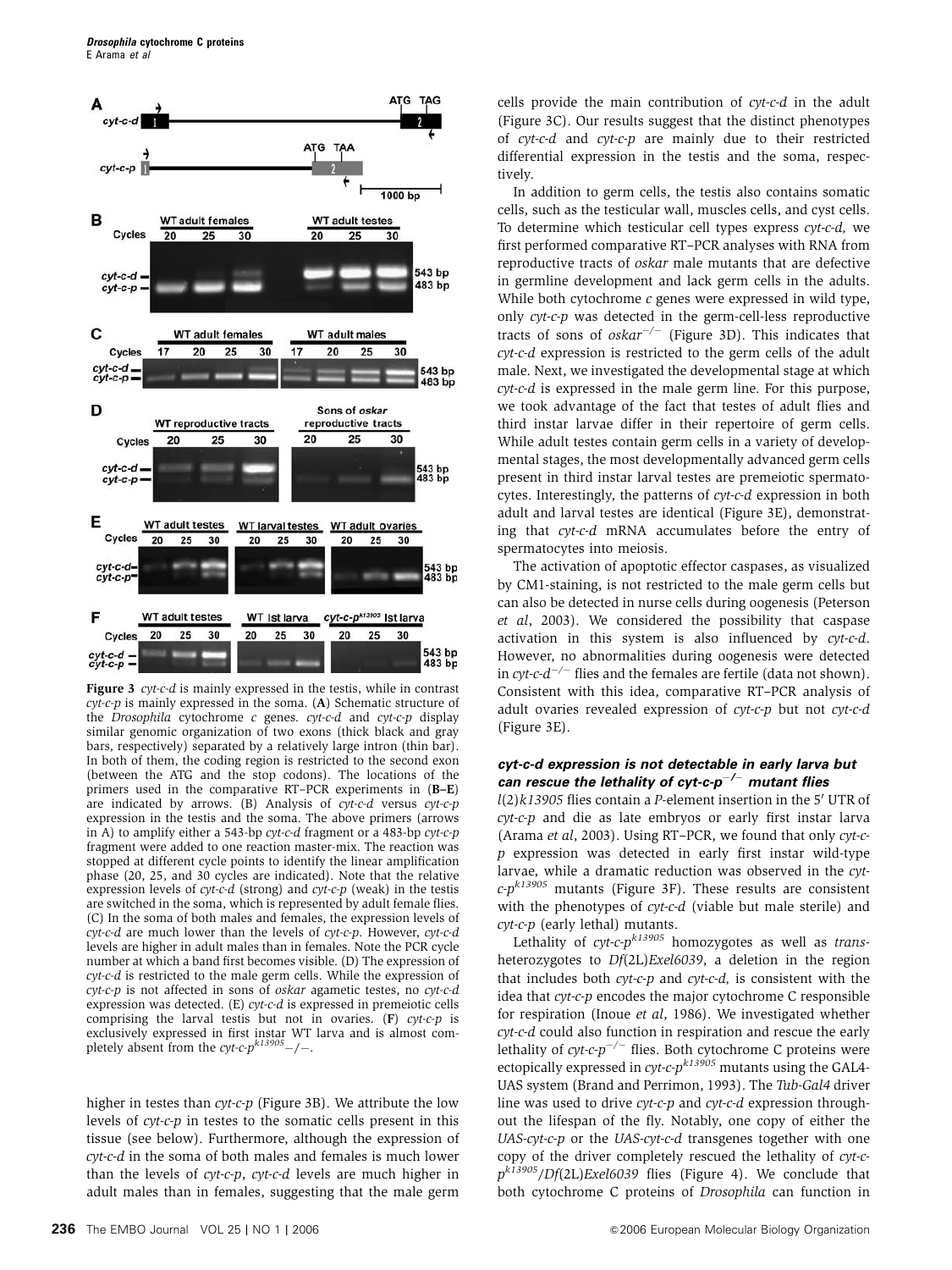

Figure 4 Both cyt-c-p and cyt-c-d can completely rescue the lethality/respiration defect of  $cyt$ -c- $p^{-/-}$  embryos. A premix of RT-PCR reaction was designed to amplify endogenous *cyt-c-p* and/or trans-<br>genie gyt c d from tostes of wild type  $(WT)$  or rescued gyt en<sup>-/-</sup> genic cyt-c-d from testes of wild-type (WT) or rescued  $cyt$ -c-p<sup>-</sup> adult flies that express transgenic *cyt-c-d* under the control of the<br>tubulin promoter (*cyt-c-p<sup>k13905</sup>*/Df(2L)Exel6039; tub-Gal4/UAS-cyt-cd). To confirm that the rescued flies are of the right genotypes, we performed RT–PCR analyses with wild-type and the rescued adult flies using specific primers for the endogenous cyt-c-p as well as the transgenic *cyt-c-d*. Note that the strong cytochrome *c* transcript expression in *cyt-c-p<sup>-/-</sup>* adult flies originated from the *cyt-c-d* transgene.

electron transfer/respiration. The complete absence of cyt-c-p from the rescued adult flies is consistent with the idea that  $\mathit{cvt-c-p}^{k13905}$  is a null allele of  $\mathit{cyt-c-p}$ . We attribute the faint expression of cyt-c-p in cyt-c- $p^{k13905}$  homozygote and cyt-c $p^{k13905}/Df(2L)$ Exel6039 trans-heterozygote mutants detected in early first instar larvae only after 30 PCR cycles (Figure 3F and data not shown) to remnants of maternal contribution. This also explains how  $cyt$ -c- $p^{-/-}$  mutant embryos can reach the early first instar larval stage without any zygotic contribution. Finally, we could not rescue the lethality of flies homozygous for the  $cyt$ -c- $p^{k13905}$  allele, suggesting that the k13905 chromosome carries an additional unrelated lethal mutation.

#### **Immunoreactivity of the cytochrome C-d protein increases at the onset of spermatid individualization**

To study the pattern of cytochrome C-d expression in the testis, polyclonal antibodies were raised against four peptides covering the entire length of the protein (see Supplementary data). Consistent with our findings that no cyt-c-d RNA is expressed in  $\alpha v t$ -c- $d^{bln1}$  homozygote flies, almost no signal was detected after staining testes of this mutant with the anticytochrome C-d antibody (Figure 5B). Staining wild-type testes with this antibody revealed a grainy pattern of cytochrome C-d signal along the entire length of elongating spermatids and elongated spermatids (Figure 5A). Once an individualization complex (IC) was assembled in the vicinity of the nuclei, an increase in cytochrome C-d staining was detected with the highest intensity found next to the IC (arrowheads in Figure 5C). During the caudal translocation of the IC, a significant portion of cytochrome C-d is depleted from the newly individualized part of the spermatids (arrow in Figure 5C) into the CB (arrowhead in Figure 5D). Eventually, the newly formed WBs accumulate high levels of cytochrome C-d (Figure 5E).

To test whether this antibody could also crossreact with cytochrome C-p, we stained testes of cyt-c-d mutant lines that were rescued by transgenic cyt-c-p expression in germ cells (described in Figure 2E). Similar to the cytochrome C-d expression in wild type (Figure 5A) or after ectopic expression in mutant testes (Figures 2D and 5H), ectopic cytochrome-C-p expression was also detectable as grainy staining along the entire length of elongated spermatids



Figure 5 Expression of the testis-specific cytochrome C protein, cytochrome C-d, during spermatogenesis. Nuclei are stained blue (DAPI), and the ICs (which mark the sites of spermatid individualization) are either red or orange (phalloidin). (A) In wild-type testis, cytochrome C-d (green) accumulates along the length of elongating and elongated spermatids in a typical mitochondrial grainy pattern, (B) while this signal is almost abolished in cyt-c $d^{bln1}-$  mutant spermatids. (C) The expression of cytochrome C-d becomes more intense after the assembly of the IC with the highest expression detected in the preindividualized region of the spermatids just adjacent to the IC (arrowheads). After the caudal translocation of the IC, the remaining cytochrome C-d is highly reduced in the postindividualized part of the spermatids (white arrow). (D) As the IC progresses, the CB (arrowhead) collects the spermatids' bulk cytoplasm and much of the cytochrome C-d from the postindividualized parts of the spermatids. (E) Eventually, strong cytochrome C-d signal was detected in the WBs (arrowheads), which contain the discarded cytoplasm.  $(F, G)$  Staining cyt-c-d depleted testes (cyt $c \cdot d^{bln}$  -/-), which ectopically express the cyt-c-p rescue construct, revealed that the antibodies raised against cytochrome C-d (polyclonal anti-cyt-C-d) can also react with cytochrome C-p. Similar to cytochrome C-d staining in wild type (A), cytochrome C-p expression (green) was detected along the entire length of elongated spermatids (F) and in the WBs (arrowheads in G). (H) The ectopically expressed cytochrome C-d is also detected in the rescued  $\mathit{cyt-c-d}^{bln1}$  -/- mutant testes (arrowhead pointing to a CB). Scale bars  $20 \mu m$ .

(Figure 5F) as well as in CBs and WBs (arrowheads in Figure 5G). These results demonstrate that the antibody can detect both forms of the Drosophila cytochrome C molecules. The lack of staining found in cyt-c- $d^{bln1}$  elongating spermatids (Figure 5B) is consistent with the idea that only cyt-c-d and not cyt-c-p is expressed in mature spermatids.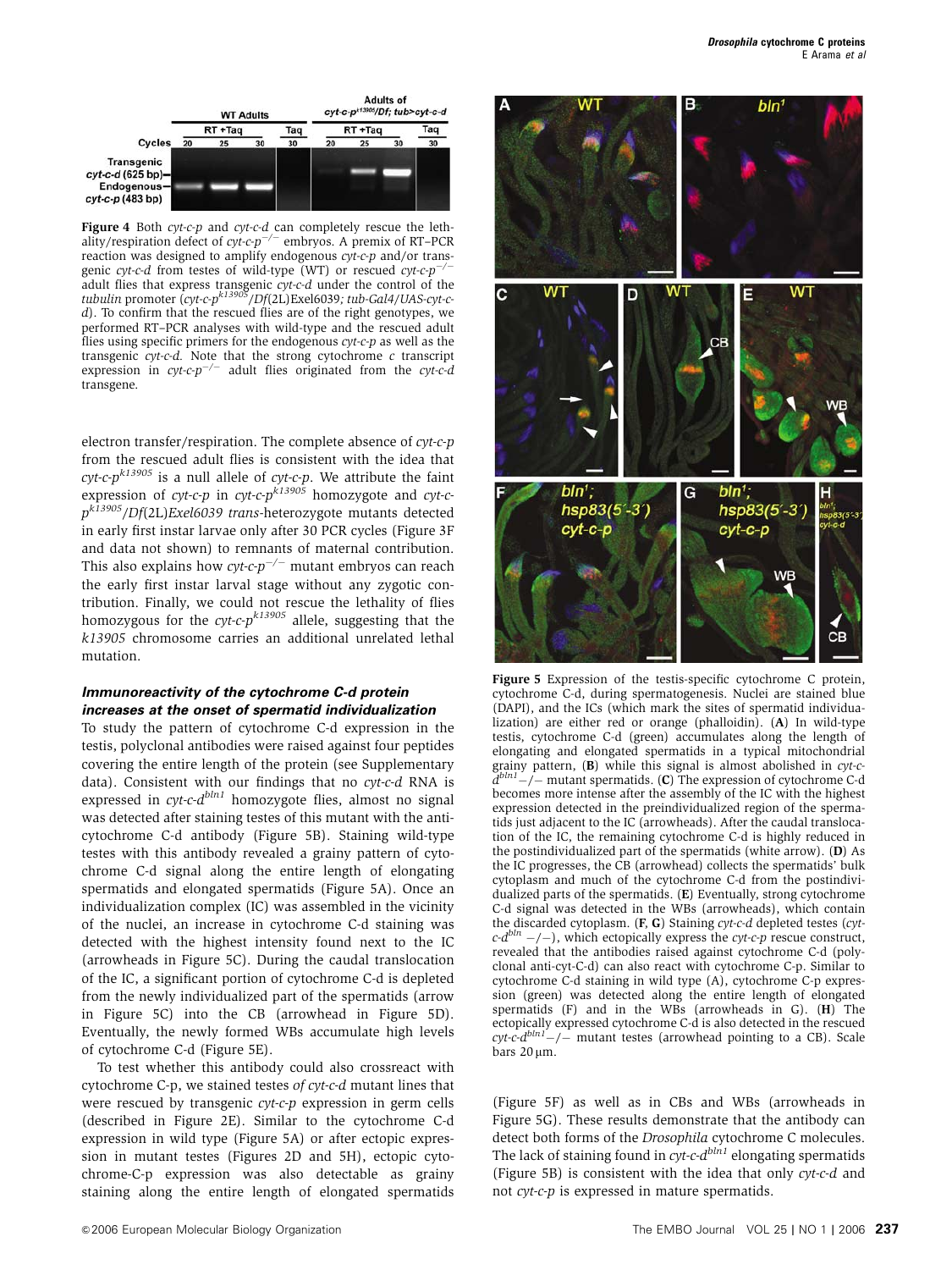### **Mutations in the Drosophila orthologues of the apoptosome components ark and dronc display severe spermatid individualization defects**

In vertebrates, mitochondria play an important role in the control of apoptosis by activating the apoptosome, a multiprotein complex that includes caspase-9, Apaf-1, and cytochrome C (Rodriguez and Lazebnik, 1999; Adams and Cory, 2002; Cain et al, 2002; Salvesen and Renatus, 2002). Drosophila possesses one Apaf-1 orthologue known either as Hac-1 (Zhou et al, 1999), Dark (Rodriguez et al, 1999), or Dapaf-1 (Kanuka et al, 1999) which, like its mammalian counterpart, is important in multiple apoptotic pathways (White, 2000). In addition, Drosophila also has a caspase-9 orthologue, Dronc, which, similar to the vertebrate caspase-9, contains a caspase recruitment domain (CARD), and functions in a variety of cell death pathways (Dorstyn et al, 1999; Meier et al, 2000b; Chew et al, 2004; Daish et al, 2004; Waldhuber et al, 2005; Xu et al, 2005). We investigated whether Ark and Dronc are required for spermatid individualization. For this purpose, we examined several EMS-derived loss-of-function alleles of both ark and dronc (see Materials and methods for more details on the molecular nature of these alleles; M Srivastava and A Bergmann, manuscript in preparation; Xu et al, 2005). ark and dronc mutant flies display highly similar phenotypes and most mutant animals die during pupariation. However, some adult 'escapers' emerge that are both male and female sterile. Both ark and dronc mutants displayed severe defects during the spermatid individualization process (Figure 6). In particular, ark and dronc mutant spermatids failed to extrude much of their cytoplasm into a CB, leaving trails of the cytoplasm in what should have been the postindividualized region of the spermatids (white and yellow arrows pointing to 'cytoplasmic trails' in Figure 6B, C, H, and I). Consequently,  $\frac{ark^{-/ -}}{2}$  and  $\textit{dronic}^{-/-}$  CBs and WBs are highly reduced in size or appear flat (yellow arrowheads in Figure 6B and H), and frequently a large portion of the spermatids' cytoplasm is retained behind in a 'mini' CB structure (white arrowhead in Figure 6B), which often contains part of the IC (white arrowhead in Figure 6H). The size of the CBs and WBs in ark and dronc mutants is on average only half the size of their wild-type counterparts (compare Figure 6D and J with Figure 6E, F, K, and L). These phenotypes are reminiscent of testes that ectopically express the caspase inhibitor gene p35 (Arama et al, 2003). These results suggest that ark and dronc are required for normal caspase activation and the initiation of an apoptosis-like process essential for spermatid individualization. However, whereas no caspase-3-like activity was detected in  $\mathit{cyt\text{-}c\text{-}d}^{-/-}$  mutants, we could still detect some activation of caspase-3 in ark and dronc mutant testes (Figure 6B, C, H, and I). This suggests that some of the cytochrome-Cmediated caspase-3 activation is independent of apoptosome components. Alternatively, it is possible that the ark and dronc alleles used in this study are not complete nulls and therefore retain some residual function that allows a small amount of cytochrome C-induced caspase activation.

# **Discussion**

### **Cytochrome C is required for caspase activation**

In mammals, mitochondria are important for the regulation of apoptosis, and it has been shown that they can release

**238** The EMBO Journal VOL 25 | NO 1 | 2006 **ADD** 2006 **BUO 2006** European Molecular Biology Organization

several proapoptotic proteins into the cytosol in response to apoptotic stimuli (Liu et al, 1996; Green and Reed, 1998; Larisch et al, 2000; Meier et al, 2000a; Ravagnan et al, 2002; van Loo et al, 2002; Kuwana and Newmeyer, 2003). The beststudied case is the release of cytochrome C, an essential component of the respiratory chain. Cytosolic cytochrome C can bind to and activate Apaf-1, which in turn leads to the activation of caspase-9 (Wang, 2001). However, no comparable role of mitochondrial factors for caspase activation has yet been established in invertebrates. We previously reported that the elimination of cytoplasm during terminal differentiation of spermatids in Drosophila involves an apoptosis-like process that requires caspase activity, and that a P-element insertion  $(bln<sup>1</sup>)$  in one of the two Drosophila cytochrome  $c$ genes, cyt-c-d, is associated with male-sterility and loss of effector caspase activation during spermatid individualization (Arama et al, 2003). Similar results were subsequently obtained by another group, but this study suggested that additional genes in the region may contribute to the observed phenotypes (Huh et al, 2004). Here, we demonstrate that the defects in caspase activation and spermatid individualization of  $bln<sup>1</sup>$  mutant males can be rescued by transgenic expression of the ORF of cyt-c-d. Furthermore, from screening more than a thousand male-sterile lines with defects in sperm individualization for defects in active-caspase (CM1) staining, we identified a nonsense point mutation in cyt-c-d, which recapitulates all the phenotypes observed for  $bln^1$ . Taken together, these results unequivocally demonstrate that cyt-c-d is necessary for effector caspase activation and sperm terminal differentiation in Drosophila.

### **cyt-c-p is mostly somatic and cyt-c-d is mainly restricted to the male germ cells**

Two decades ago, Limbach and Wu (1985) used the mouse cytochrome c gene as a probe for screening a Drosophila genomic library and isolated a fragment that carried two distinct cytochrome c genes. Northern blot analyses indicated high levels of cyt-c-p expression, while cyt-c-d was reported to be expressed at much lower levels in all stages of development. However, neither the exon/intron organization nor the boundaries of the  $5'$  and  $3'$  UTRs of these genes were determined at the time (for an updated map of the genomic organization, see Arama et al, 2003). As a result, the original Northern analyses were performed with a probe corresponding to the untranscribed genomic region between the two cytochrome  $c$  genes that was not suitable to properly assess the size and distribution of cytochrome  $c$  transcripts. Unfortunately, this has caused considerable confusion in the field from the start, as even the original report noted that the size of the observed cyt-c-d transcript differed more than twofold from the predicted size (Limbach and Wu, 1985). More recently, relying on the incorrect assumption that cyt-c-d is ubiquitously expressed in the fly, Dorstyn et al (2004) suggested that a loss-of-function mutation in cyt-c-d should lead to severe developmental defects and lethality rather than merely male sterility. However, using a specific cyt-c-d 3' UTR probe reveals a transcript of the predicted size which is absent in  $cvt-c-d^{bln1}$  mutants (Arama et al, 2003). Furthermore, the RT–PCR and immunofluorescence analyses presented here indicate that cyt-c-d is mainly expressed in the male germ line and is completely absent during embryonic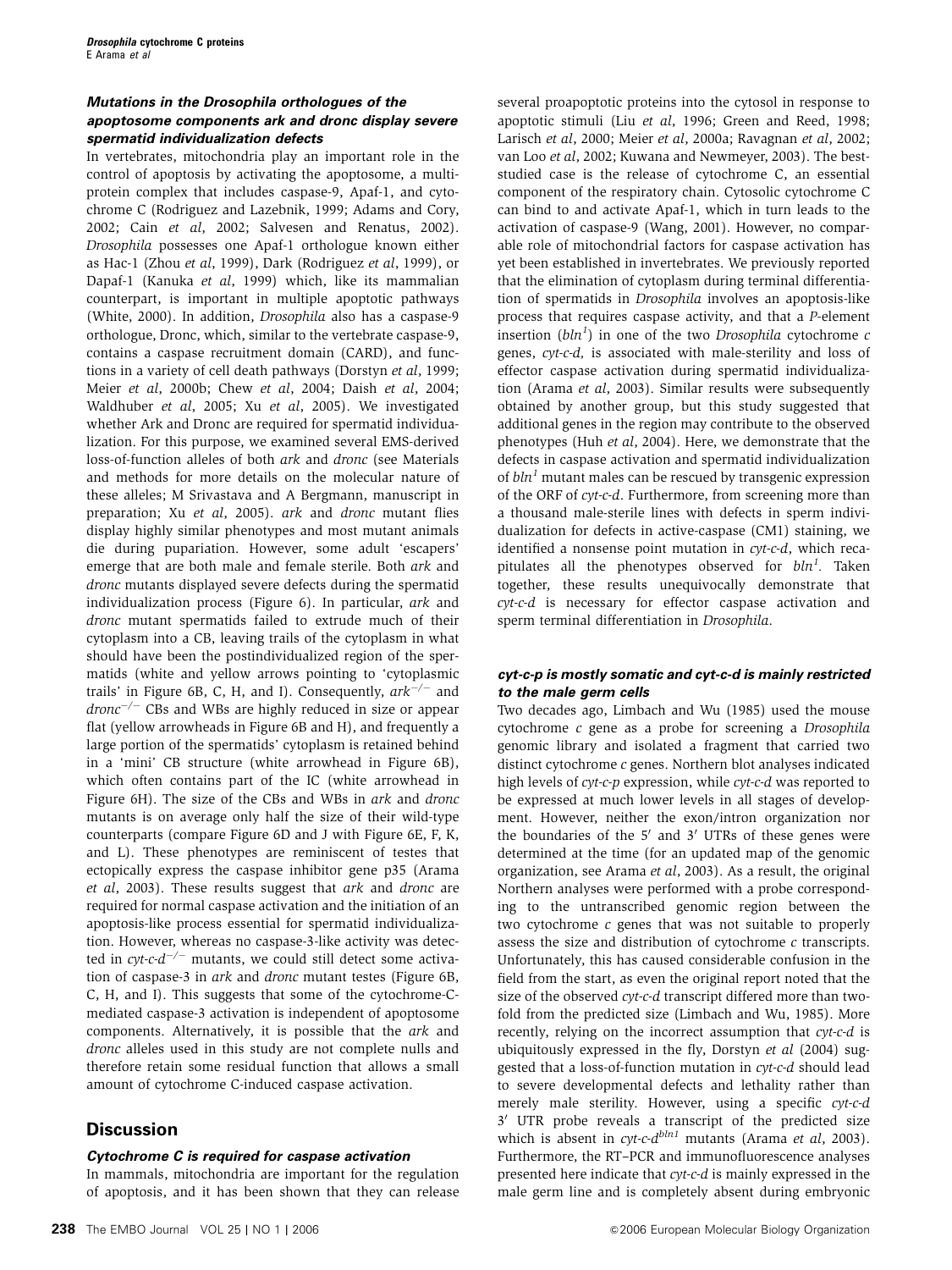

Figure 6 Mutations in *Drosophila* homologues of the apoptosome complex, *ark* and *dronc*, cause spermatid individualization defects. CM1 is in green and the IC appears in red in all the panels. The direction of the caudal individualization movement is from top to bottom (A, B, C, E, F, J, K), or from left to right (D, G, H, I, L). (G, H, and I) A whole testis view. (A, G) WT CB. The extruded cytoplasm is contained within the ovalshaped CB, which is marked by CM1 staining in green (yellow arrowheads pointing at the ICs within the CBs). Importantly, CM1 staining is absent from the post-individualized portion of the spermatids (above the CB), while it is still apparent in the preindividualized portion (white arrowhead). (B, C) In ark and (H, I) dronc mutants, the CBs are frequently reduced in size or appear flat (yellow arrowhead in B and H, respectively) due to a failure in the appropriate collection of the cytoplasm of the spermatids. The retained cytoplasm is clearly visualized as a 'trail' of residual cytoplasm (marked by the green CM1 staining) along the entire length of what was supposed to have been the postindividualized portion of the spermatids (B, C and H, I; white or yellow arrows following the 'cytoplasmic trails'). Frequently, a large portion of the spermatids' cytoplasm is retained behind in 'mini' CB structures, which often contain part of the IC (white arrowheads in B, and H). Note that in wild-type testes,'cytoplasmic trails' do not exist in the post-individualized portion of the spermatids (left to the CBs, which are indicated by yellow arrowheads in G). The surface area of the flattened advanced CBs and WBs in ark (E, and F) and dronc (K, and L) mutants were measured and compared to the wild-type counterparts (D, and J, respectively). The CBs and WBs in (F) corresponds to the ones in (C), and the WB in (E) corresponds to the WB in (B), which is marked by a yellow arrowhead, asterisks in (K and L) correspond to the asterisks in (H and I), respectively. The actual surface area appears in square micrometer next to the CBs and WBs. Note that the surface area of ark and dronc mutant WBs vary from cyst to cyst but are always highly reduced compared to wild type. Scale bars 50 µm. (A, B, and C) and (G, H, and I) are displayed in the same magnification.

and larval development, while cyt-c-p is expressed in the soma during all stages of development. In light of these findings, it is not surprising that loss-of-function mutations in cyt-c-d cause male sterility, whereas cyt-c-p mutations lead to embryonic lethality. Our RT–PCR results suggest that cyt-cp is also expressed in the testis, although to a much lower extent than cyt-c-d. We attribute this expression primarily to the somatic cells of the testis, since no cytochrome C protein was detected in *cyt-c-d<sup>bln1</sup>* elongating spermatids, while *cyt-c* $p$  RNA was shown to be expressed in  $cyt-c-d^{bln1}$  mutant flies. However, the very low cyt-c-d expression detected in the soma of adult females leaves room for the possibility that cyt-c-d might function in caspase activation in some somatic cells as well.

#### **A possible conformational change of cytochrome C-d occurs at sites of individualizing spermatids**

In mammalian cells, release of cytochrome C into the cytosol in response to proapoptotic stimuli can be readily demonstrated (Von Ahsen et al, 2000; Jiang and Wang, 2004).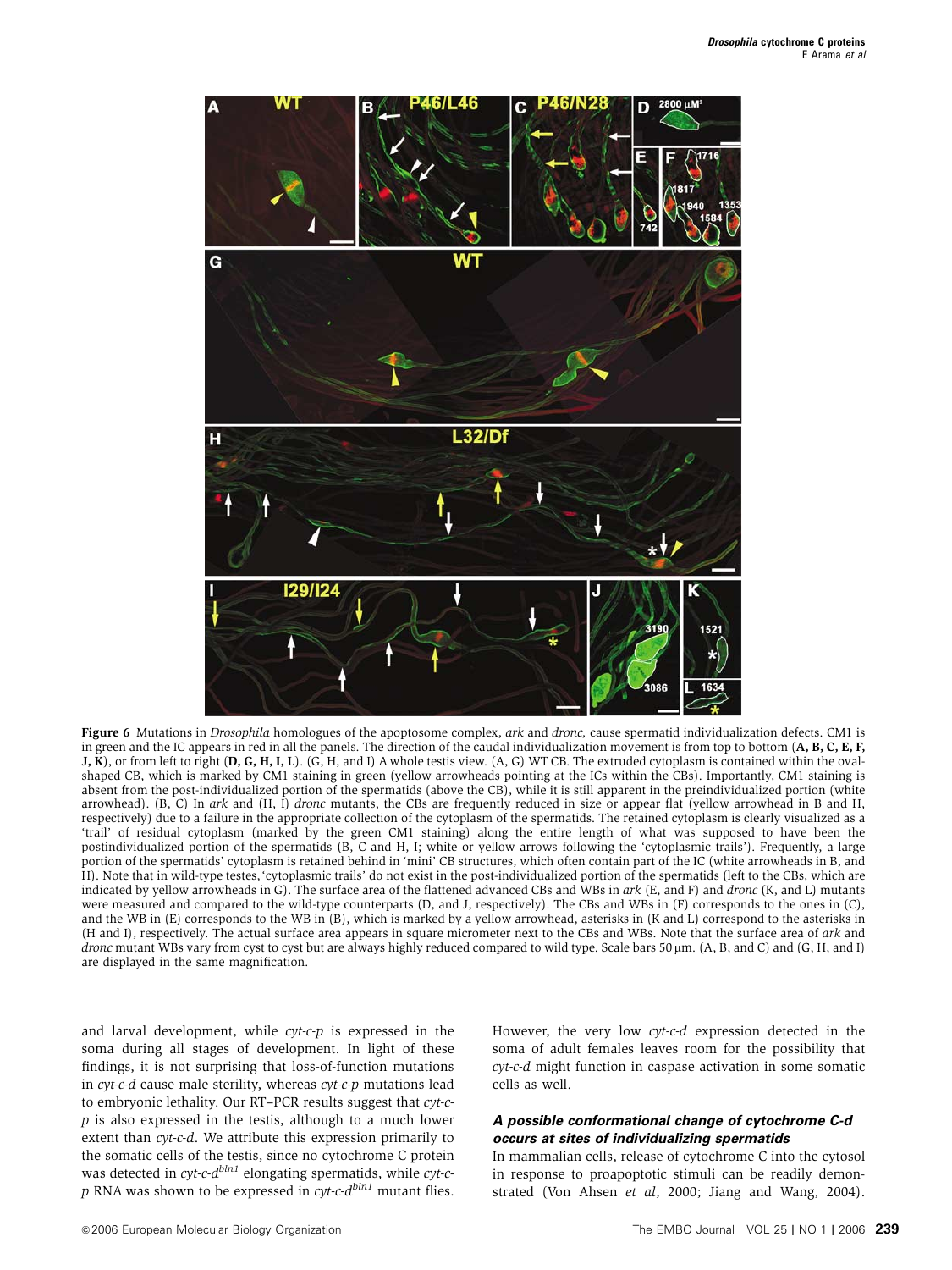However, previous attempts to detect a similar phenomenon in Drosophila have been unsuccessful (Zimmermann et al, 2002; Dorstyn et al, 2004). On the other hand, apoptotic stimuli can lead to increased cytochrome C immuno-reactivity (Varkey et al, 1999). A possible limitation is that all these studies were conducted using mammalian antibodies with questionable specificity and sensitivity, and only in a small number of cell types and paradigms. Using an antibody that was raised against Drosophila cytochrome C-d, we detected an increase in a 'grainy signal' upon the onset of individualization, with the highest staining observed in the vicinity of the IC. Since it is highly unlikely that additional cytochrome C-d is being transcribed and imported to the mitochondria at this late stage, we favor the explanation that a conformational change or an exposure of a hidden epitope causes the increase in the intensity of the signal. The activation of Dronc, the Drosophila caspase-9 orthologue, also occurs in association with the IC and depends on the presence of the Drosophila Apaf-1 orthologue, Ark (Huh et al, 2004). Moreover, the proapoptotic Hid protein is localized in a similar fashion (Huh et al, 2004). What are these structures then, which accumulate apoptotic factors in the vicinity of the IC? One plausible suggestion from the literature is that these structures correspond to 'mitochondrial whorls', which result from the extrusion of material from the minor mitochondrial derivative and constitute the leading component of the IC (Tokuyasu et al, 1972). These 'whorls' can be labeled using a testes-specific mitochondrial-expressed GFP line (Bazinet and Rollins, 2003; Bazinet, 2004). Using this GFP marker, we found that cytochrome C-d is indeed closely associated with mitochondrial whorls (Supplementary Figure 2). Therefore, it is possible that an active apoptosome forms in the vicinity of the IC in response to dramatic changes in the mitochondrial architecture that occur at this stage of spermatid differentiation. Similarly, studying the response of Drosophila flight muscle cells to oxygen stress, Walker and Benzer (2004) have recently reported that the cristae within individual mitochondria become locally rearranged in a pattern that they termed a 'swirl'. This process was associated with widespread apoptotic cell death in the flight muscle, which was correlated with a conformational change of cytochrome C manifested by the display of an otherwise hidden epitope. Collectively, these observations suggest that apoptosome-like complexes composed of cytochrome C-d, Ark, and Dronc might be associated with unique mitochondrial swirl-like structures. Consistent with this idea, we found that the long isoform of Ark that contains theWD40 repeats, the target for cytochrome C binding to mammalian Apaf-1, is the major form detectably expressed in testes (Supplementary Figure 3).

The fact that cytochrome C-d immunoreacitivity increases in the vicinity of the IC suggests that the extensive mitochondrial organizations preceding individualization may be partially required for caspase activation. Consistent with this idea, we isolated several mutants, such as  $pln^{Z2-0516}$ , which display defects in Nebenkern differentiation and caspase activation (Supplementary Figure 1). However, not all mitochondrial differentiation events are required for caspase activation. For example, CM1 staining is seen in fuzzy onions, a mutant defective in the mitochondrial fusion event that generates the Nebenkern (Arama et al, 2003). In contrast, analysis of the pln mutant indicates that proper elongation of

the Nebenkern is essential for caspase activation. Therefore, characterization of other mitochondrial mutants may shed light on the connection between mitochondrial organization and caspase activation during sperm differentiation.

### **The Drosophila Apaf-1 and caspase-9 orthologues are required for the proper removal of the spermatid cytoplasm during the individualization process**

What are the mechanisms by which cytochrome C-d activates caspases during late spermatogenesis? In vertebrate cells, following its release into the cytosol, cytochrome C binds to the WD40 domain of the adaptor molecule Apaf-1, which in turn multimerizes and recruits the initiator caspase, caspase-9 via interaction of their CARD domains. This complex, known as the apoptosome, further cleaves and activates effector caspases like caspase-3 (Shi, 2002). Although this model has become the prevailing dogma in the field, the phenotype of mice mutant for a Cyt c with drastically reduced apoptogenic function ('KA allele') suggests that the mechanisms for caspase activation may be more complex than what was previously thought (Hao et al, 2005). In particular, this study suggests that cytochrome C-independent mechanisms for the activation of Apaf-1 and caspase-9 exist, as well as cytochrome C-dependent but Apaf-1-independent mechanisms for apoptosis (Green, 2005; Hao et al, 2005). Our analyses of ark (Apaf-1) and dronc (caspase-9) loss-of-function mutants demonstrate that both genes are required for spermatid individualization, and that their phenotypes, in particular their failure to properly remove the spermatid cytoplasm into the WB, resemble cyt-c-d mutant spermatids and expression of the caspase inhibitor p35 in the testes. However, we could still detect some caspase-3-like activity in these mutant testes. This may suggest that either the ark and dronc alleles are not null, or that cytochrome C-d also functions in an apoptosome-independent pathway to promote caspase-3 activation. Therefore, the regulation of caspase activation and apoptosis may be more similar between insects and mammals than has been previously appreciated. Further genetic analysis of this pathway in Drosophila may provide general insights into diverse mechanisms of apoptosis activation.

### **The roles of cytochrome C-d for caspase activation and cytochrome C-p for respiration are interchangeable**

Previous observations raised the possibility that the two distinct cytochrome c genes may have evolved to serve distinct functions in respiration and caspase regulation (Limbach and Wu, 1985; Inoue et al, 1986, Arama et al, 2003). In order to address this hypothesis, we asked whether expression of one protein might rescue mutations in the other cytochrome c gene. To our surprise, we found that transgenic expression of the cyt-c-p ORF in germ cells rescued caspase activation, spermatid individualization, and sterility of cyt-c $d^{-/-}$  flies. Therefore, the ability to activate caspases is not restricted to the cytochrome C-d protein, and it is possible that cytochrome C-p functions in apoptosis in at least some somatic cells.

Although cyt-c-d is almost exclusively expressed in the male germ cells, ectopic expression of this protein in the soma can rescue the respiration defect and lethality of cyt-c $p^{-/-}$  mutant flies, demonstrating that cytochrome C-d can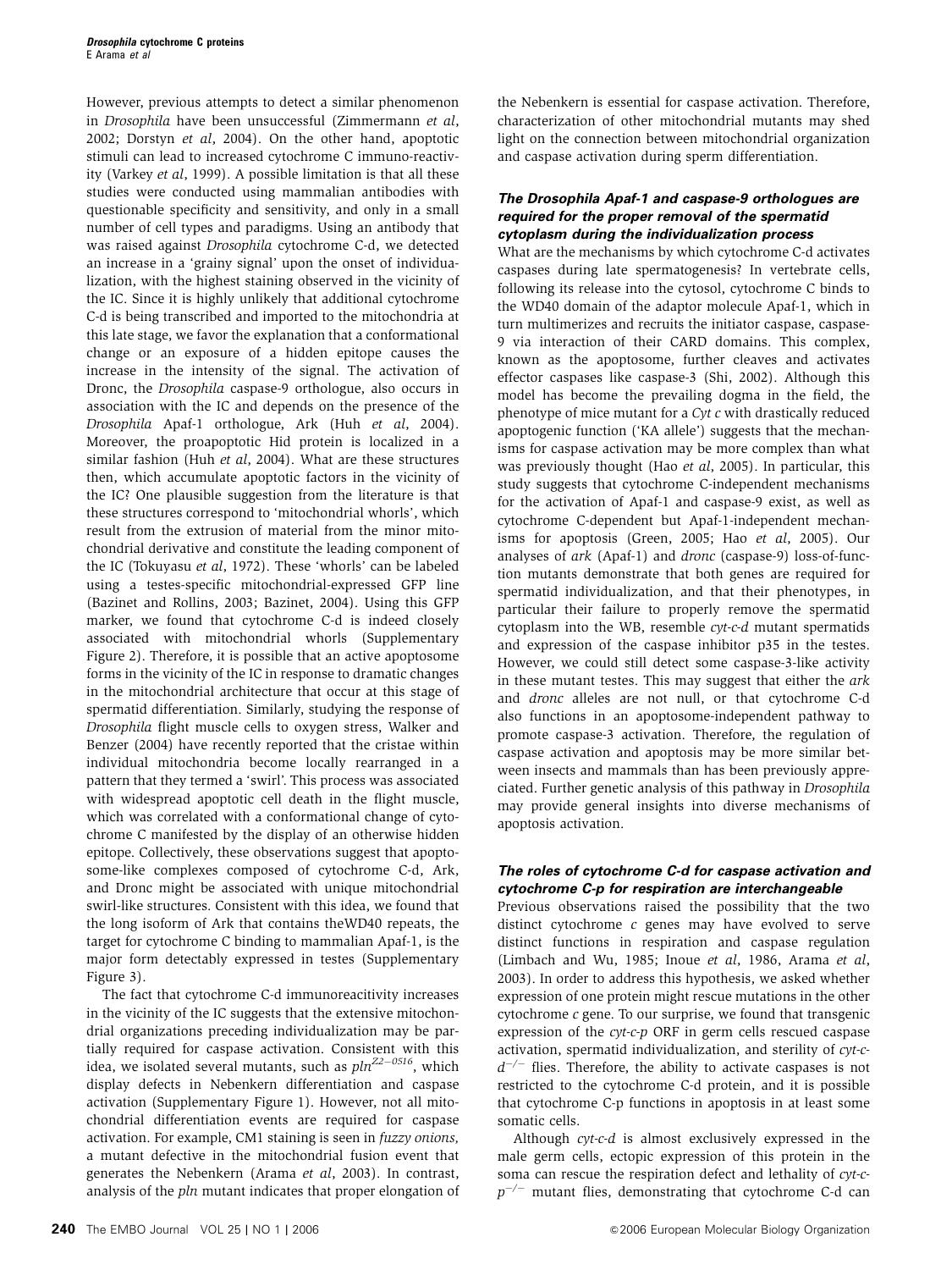function in energy metabolism. This raises the question whether the lack of caspase activation could be due to reduced ATP-levels. Although this is a formal possibility, we consider this explanation very unlikely since mutant spermatids complete many other energy-intensive cellular processes. These include the extensive transformation from round spermatids to 1.8 mm long elongated spermatids, a process that involves extensive remodeling and movement of actin filaments, generation of the axonemal tail, mitochondrial reorganization, plasma/axonemal membranes reorganization, and nuclear condensation and elongation. Since all of these processes can occur in the absence of cytochrome C-d, there is no overt shortage of ATP in cyt-c-d mutants. We therefore consider it very unlikely that ATP has become limiting in these mutant cells. Since earlier stage spermatids express cytochrome C-p (data not shown), sufficient ATP seems to persist to late developmental stages. In mammalian cells, cellular ATP concentration is sufficiently high (around 2 mM) to keep cultured cell alive for several days upon ATP synthase inhibition (Waterhouse et al, 2001). Furthermore, cells in which cytochrome  $c$  expression was decreased by RNAi still underwent apoptosis in response to various stimuli (Zimmermann et al, 2002). Likewise, it appears that cytochrome C is not essential for the function of mature murine sperm, since mice deficient for the testis specific form of cytochrome C, Cyt  $c_T$ , are fertile (Narisawa et al, 2002). Taken together, all these observations argue strongly against the possibility that ATP levels in  $\frac{cyl-c-d^{-/-}}{T}$  mutant spermatids would be insufficient for caspase activation.

In conclusion, the results presented here definitively demonstrate that cytochrome C-d is essential for caspase activation and spermatid individualization. Both cytochrome C proteins of Drosophila are, at least to some extent, functionally interchangeable. Our results also indicate that cytochrome C can promote caspase activation in the absence of a functional apoptosome. Given the powerful genetic techniques available, late spermatogenesis of Drosophila promises to be a powerful system to identify novel pathways for mitochondrial regulation of caspase activation.

### **Materials and methods**

#### **Fly strains**

yw flies were used as wild-type controls. The Zuker mutants Z2- 1091, Z2-2468, Z2-0706, and Z2-0516 were obtained from CS Zuker (University of California at San Diego), the  $\frac{\text{cos}^{301}}{\text{7M3}}$  and  $\frac{\text{cos}^{CE4}}{\text{7}}$ TM3 lines from R Lehmann (NYU School of Medicine, NY), dj-GFP line 8B from C Bazinet (St. John's University, NY),  $bln<sup>1</sup>$  (blanks) and  $l(2)k13905$  lines from the Bloomington Stock Center, and the DF(2L)Exel6039 line from Exelixis. Both dronc and ark alleles were isolated from an EMS mutagenesis screen for mutants that recessively suppressed the eye ablation phenotype caused by eyespecific overexpression of hid (Xu et al, 2005 and M Srivastava and A Bergmann, paper in preparation).  $ark^{L46}$  harbors a change of a cysteine to a threonine at position 346 and a premature stop codon at position 950.  $ark^{N28}$  contains a premature stop codon at position 308. The entire coding region of  $ark^{P46}$  was sequenced, but no lesions were identified suggesting that it may harbor a mutation in a regulatory element (M Srivastava and A Bergmann, paper in preparation).  $d$ *ronc*<sup> $124$ </sup> and  $d$ *ronc*<sup> $129$ </sup> contain premature stop codons at positions 28 and 53, respectively, and  $dronc^{L32}$  bears a change of a conserved leucine at position 25 in the CARD domain to glutamic acid (Xu et al, 2005).

#### **RNA isolation and RT–PCR**

Total RNA was extracted by using the Micro-to-Midi Total RNA Purification System (Invitrogen) according to the manufacturer's recommendations. The amounts of animals or organs used to obtain enough RNA for 5–10 RT–PCR reactions were 20–40 young adult testes or reproductive tracts, 40 larval testes, 10 adult females, 30 young adult ovaries, and 15 first instar larvae. The samples were collected into 1.5 ml Eppendorf tubes, standing on ice and containing  $300 \mu$ l of the Invitrogen kit's lysis buffer and  $3 \mu$ l of 2-mercaptoethanol, homogenized using a Pellet Pestle Motor (Kontes), and subsequently purified using the same kit. In the cases when the genomic DNA had to be removed, the  $30 \mu l$  of the RNA was incubated with  $4 \mu$ l of RQ1 DNase and  $3.8 \mu$ l of appropriate buffer (Promega) for 1.5 h at  $37^{\circ}$ C, and subsequently purified again with the Invitrogen kit. The RNA was stored in  $-80^{\circ}$ C or immediately utilized for RT–PCR reactions using the SuperScript<sup>TM</sup> III One-Step RT–PCR System with Platinum<sup>®</sup> Taq DNA polymerase (Invitrogen). The Mastercycler Gradient PCR machine (Eppendorf) was programmed as follows: 50°C for 30 min for the RT step followed by 94 $\degree$ C for 2 min, and the amplification steps of 94 $\degree$ C for 30 s, 60 $\degree$ C for 30 s,  $68^{\circ}$ C for 1 min. A master-mix was prepared and aliquoted to five tubes, each of which was amplified for 17, 20, 25, 30, or 35 cycles. Absence of genomic DNA in RNA preparations was verified by replacing the RT/Taq mix with only Taq DNA polymerase (Invitrogen). The comparative RT–PCR reactions in Figure 3 were performed using two pairs of primers in a same reaction mix: For cyt-c-d the forward primer GAACAGAATCGGCAGCGGGA and the reverse primer TCTGGATAGCATGGTGGCCG amplified a 543 bp fragment, while for cyt-c-p the forward primer GTGAAAAATCGGC GACGCTC and the reverse primer GCGTGCCGGACTGTGACTGA amplified a 483 bp fragment. For amplification of the 625 bp fragment of the transgenic UAS-cyt-c-d, the forward primer AGCAAATAAACAAGCGCAGC corresponding to a sequence from the pUASt vector, and the reverse primer CCACGACCCCGCCAA GATTT corresponding to a unique sequence in the ORF of cyt-c-d were used. For the RT–PCRs in Figure 1H, we used the following primers: GAACAGAATCGGCAGCGGGA and CCACGACCCCGCCAA GATTT for the 300 bp cyt-c-d5', and CGGTCACTCTGGTCACACTA and GACCGATCAGACCATGCAGA for the 257 bp cyt-c-p5'. For the 263 bp cyt-c-d3' the primers used were AAATCTTGGCGGGGTCG TGG and TCTGGATAGCATGGTGGCCG, and for the 323 bp cyt-c-p3<sup>'</sup> the primers TCTGCATGGTCTGATCGGTC and GTAGTTGTTGCTGCT GCTGC. For the RT–PCRs of the transgenics in Figures 2G and H, we used the forward primer GGGAGCCAACGAGAGAGCGA corresponding to a sequence from the pHSP83(5'-3'UTRs) vector and a reverse primer TCTGGATAGCATGGTGGCCG corresponding to a sequence in the  $cyt$ -c-d  $3'$  UTR.

#### **Antibody staining**

CM1 antibody staining of young adult testes was carried out essentially as described in Arama et al (2003).

Also see online Supplementary\_4 for additional Materials and methods.

#### **Supplementary data**

Supplementary data are available at The EMBO Journal Online.

# **Acknowledgements**

We are deeply indebted to Charles Zuker for sending us their mutant collection, to Barbara Wakimoto for providing us with the annotated list of mutants, and to Maureen Cahill for collecting and shipping the stocks. We are grateful to R Lehmann, E Kurant, C Bazinet, JE Rollins, Exelixis, and the Bloomington stock center for providing additional stocks. We greatly appreciate R Cisse for her technical support in generating the transgenic lines and H Shio for technical assistance with the EM. We thank the Steller lab members for encouragement and advice, and B Mollereau, G Rieckhof, J Rodriguez, S Shaham, and ATang for critically reading the manuscript. We acknowledge G Rieckhof and A Persaud for assisting with the screen. EA was a fellow of the Charles H Revson Foundation and HS is an investigator with the Howard Hughes Medical Institute. Part of this work was supported by NIH grant RO1 GM60124. AB receives grant support from the NIH (GM068016) and the Robert A Welch Foundation (G1496).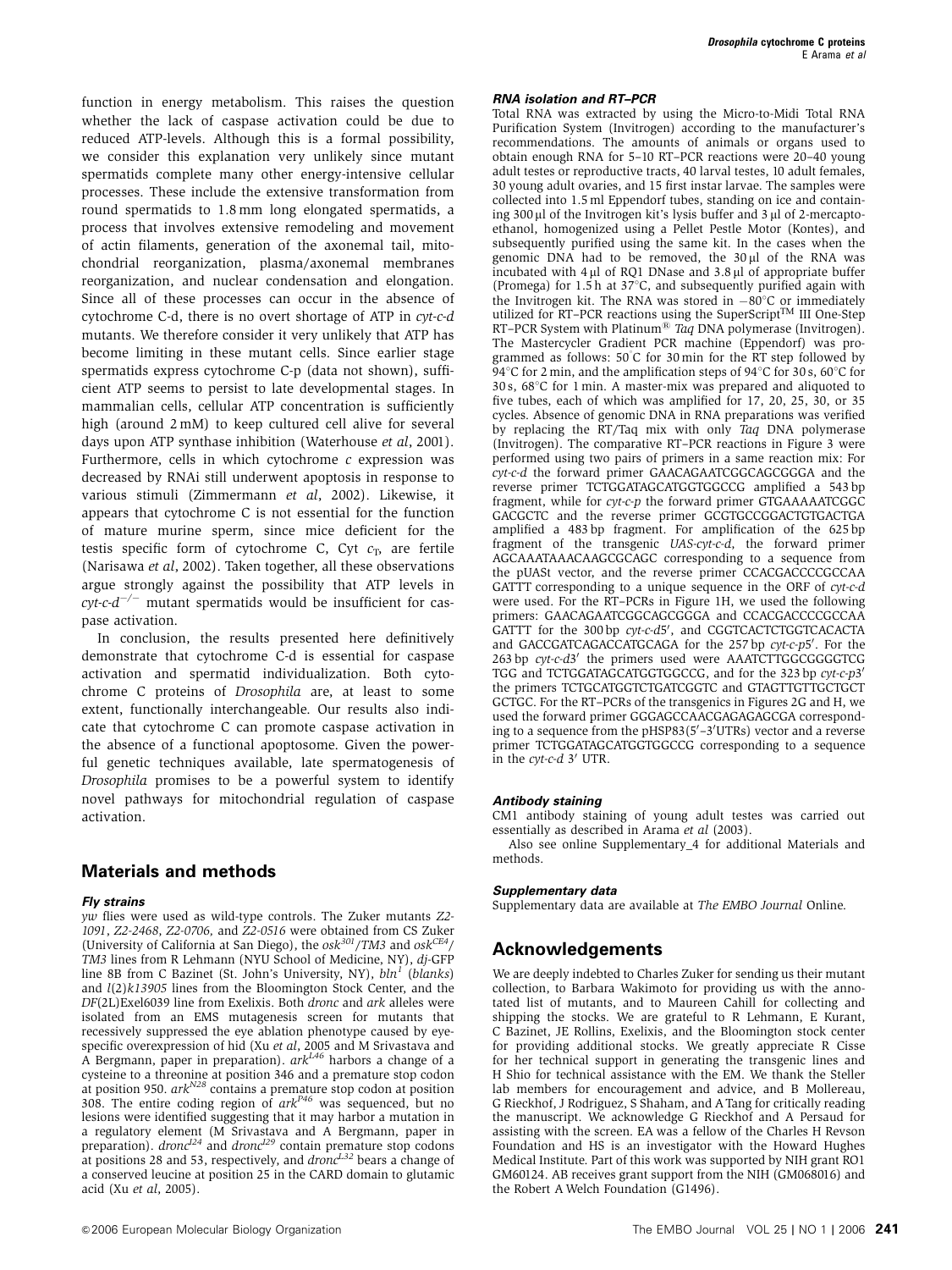### **References**

- Abraham MC, Shaham S (2004) Death without caspases, caspases without death. Trends Cell Biol 14: 184–193
- Adams JM, Cory S (2002) Apoptosomes: engines for caspase activation. Curr Opin Cell Biol 14: 715–720
- Arama E, Agapite J, Steller H (2003) Caspase activity and a specific cytochrome C are required for sperm differentiation in Drosophila. Dev Cell 4: 687–697
- Baehrecke EH (2002) How death shapes life during development. Nat Rev Mol Cell Biol 3: 779–787
- Baker NE, Yu SY (2001) The EGF receptor defines domains of cell cycle progression and survival to regulate cell number in the developing Drosophila eye. Cell 104: 699–708
- Bazinet C (2004) Endosymbiotic origins of sex. Bioessays 26: 558–566
- Bazinet C, Rollins JE (2003) Rickettsia-like mitochondrial motility in Drosophila spermiogenesis. Evol Dev 5: 379–385
- Benedict MA, Hu Y, Inohara N, Nunez G (2000) Expression and functional analysis of Apaf-1 isoforms. Extra Wd-40 repeat is required for cytochrome c binding and regulated activation of procaspase-9. J Biol Chem 275: 8461–8468
- Brand AH, Perrimon N (1993) Targeted gene expression as a means of altering cell fates and generating dominant phenotypes. Development 118: 401–415
- Cain K, Bratton SB, Cohen GM (2002) The Apaf-1 apoptosome: a large caspase-activating complex. Biochimie 84: 203–214
- Chew SK, Akdemir F, Chen P, Lu WJ, Mills K, Daish T, Kumar S, Rodriguez A, Abrams JM (2004) The apical caspase dronc governs programmed and unprogrammed cell death in Drosophila. Dev Cell 7: 897–907
- Daish TJ, Mills K, Kumar S (2004) Drosophila caspase DRONC is required for specific developmental cell death pathways and stress-induced apoptosis. Dev Cell 7: 909–915
- Degterev A, Boyce M, Yuan J (2003) A decade of caspases. Oncogene 22: 8543–8567
- Dorstyn L, Colussi PA, Quinn LM, Richardson H, Kumar S (1999) DRONC, an ecdysone-inducible Drosophila caspase. Proc Natl Acad Sci USA 96: 4307–4312
- Dorstyn L, Mills K, Lazebnik Y, Kumar S (2004) The two cytochrome c species, DC3 and DC4, are not required for caspase activation and apoptosis in Drosophila cells. J Cell Biol 167: 405–410
- Dorstyn L, Read S, Cakouros D, Huh JR, Hay BA, Kumar S (2002) The role of cytochrome  $c$  in caspase activation in Drosophila melanogaster cells. J Cell Biol 156: 1089–1098
- Fraser AG, McCarthy NJ, Evan GI (1997) drICE is an essential caspase required for apoptotic activity in Drosophila cells. EMBO J 16: 6192–6199
- Green DR (2005) Apoptotic pathways: ten minutes to dead. Cell 121: 671–674
- Green DR, Reed JC (1998) Mitochondria and apoptosis. Science 281: 1309–1312
- Hao Z, Duncan GS, Chang CC, Elia A, Fang M, Wakeham A, Okada H, Calzascia T, Jang Y, You-Ten A, Yeh WC, Ohashi P, Wang X, Mak TW (2005) Specific ablation of the apoptotic functions of cytochrome c reveals a differential requirement for cytochrome c and Apaf-1 in apoptosis. Cell 121: 579-591
- Hengartner MO (2000) The biochemistry of apoptosis. Nature 407: 770–776
- Huh JR, Vernooy SY, Yu H, Yan N, Shi Y, Guo M, Hay BA (2004) Multiple apoptotic caspase cascades are required in nonapoptotic roles for Drosophila spermatid individualization. PLoS Biol 2: E15
- Inoue S, Inoue H, Hiroyoshi T, Matsubara H, Yamanaka T (1986) Developmental variation and amino acid sequences of cytochromes c of the fruit fly Drosophila melanogaster and the flesh fly Boettcherisca peregrina. J Biochem (Tokyo) 100: 955–965
- Jacobson MD, Weil M, Raff MC (1997) Programmed cell death in animal development. Cell 88: 347–354
- Jiang X, Wang  $\overline{X}$  (2004) Cytochrome C-mediated apoptosis. Annu Rev Biochem 73: 87–106
- Kanuka H, Sawamoto K, Inohara N, Matsuno K, Okano H, Miura M (1999) Control of the cell death pathway by Dapaf-1, a Drosophila Apaf-1/CED-4-related caspase activator. Mol Cell 4: 757–769
- Kornbluth S, White K (2005) Apoptosis in Drosophila: neither fish nor fowl (nor man, nor worm). J Cell Sci 118: 1779–1787
- Koundakjian EJ, Cowan DM, Hardy RW, Becker AH (2004) The Zuker collection: a resource for the analysis of autosomal gene function in Drosophila melanogaster. Genetics 167: 203–206
- Kuwana T, Newmeyer DD (2003) Bcl-2-family proteins and the role of mitochondria in apoptosis. Curr Opin Cell Biol 15: 691–699
- Larisch S, Yi Y, Lotan R, Kerner H, Eimerl S, Tony PW, Gottfried Y, Birkey RS, de Caestecker MP, Danielpour D, Book-Melamed N, Timberg R, Duckett CS, Lechleider RJ, Steller H, Orly J, Kim SJ, Roberts AB (2000) A novel mitochondrial septin-like protein, ARTS, mediates apoptosis dependent on its P-loop motif. Nat Cell Biol 2: 915–921
- Limbach KJ, Wu R (1985) Characterization of two Drosophila melanogaster cytochrome c genes and their transcripts. Nucleic Acids Res 13: 631–644
- Liu X, Kim CN, Yang J, Jemmerson R, Wang X (1996) Induction of apoptotic program in cell-free extracts: requirement for dATP and cytochrome c. Cell 86: 147–157
- Meier P, Finch A, Evan G (2000a) Apoptosis in development. Nature 407: 796–801
- Meier P, Silke J, Leevers SJ, Evan GI (2000b) The Drosophila caspase DRONC is regulated by DIAP1. EMBO J 19: 598–611
- Narisawa S, Hecht NB, Goldberg E, Boatright KM, Reed JC, Millan JL (2002) Testis-specific cytochrome c-null mice produce functional sperm but undergo early testicular atrophy. Mol Cell Biol 22: 5554–5562
- Nelson DA, White E (2004) Exploiting different ways to die. Genes Dev 18: 1223–1226
- Peterson JS, Barkett M, McCall K (2003) Stage-specific regulation of caspase activity in Drosophila oogenesis. Dev Biol 260: 113–123
- Ravagnan L, Roumier T, Kroemer G (2002) Mitochondria, the killer organelles and their weapons. J Cell Physiol 192: 131–137
- Riedl SJ, Shi Y (2004) Molecular mechanisms of caspase regulation during apoptosis. Nat Rev Mol Cell Biol 5: 897–907
- Rodriguez A, Oliver H, Zou H, Chen P, Wang X, Abrams JM (1999) Dark is a Drosophila homologue of Apaf-1/CED-4 and functions in an evolutionarily conserved death pathway. Nat Cell Biol 1: 272–279
- Rodriguez J, Lazebnik Y (1999) Caspase-9 and APAF-1 form an active holoenzyme. Genes Dev 13: 3179–3184
- Salvesen GS (2002) Caspases and apoptosis. Essays Biochem 38: 9–19
- Salvesen GS, Abrams JM (2004) Caspase activation—stepping on the gas or releasing the brakes? Lessons from humans and flies. Oncogene 23: 2774–2784
- Salvesen GS, Renatus M (2002) Apoptosome: the seven-spoked death machine. Dev Cell 2: 256–257
- Shi Y (2002) Mechanisms of caspase activation and inhibition during apoptosis. Mol Cell 9: 459-470
- Slee EA, Harte MT, Kluck RM, Wolf BB, Casiano CA, Newmeyer DD, Wang HG, Reed JC, Nicholson DW, Alnemri ES, Green DR, Martin SJ (1999) Ordering the cytochrome c-initiated caspase cascade: hierarchical activation of caspases-2, -3, -6, -7, -8, and -10 in a caspase-9-dependent manner. J Cell Biol 144: 281–292
- Song Z, Steller H (1999) Death by design: mechanism and control of apoptosis. Trends Cell Biol 9: M49–M52
- Thompson CB (1995) Apoptosis in the pathogenesis and treatment of disease. Science 267: 1456–1462
- Tokuyasu KT, Peacock WJ, Hardy RW (1972) Dynamics of spermiogenesis in Drosophila melanogaster. I. Individualization process. Z Zellforsch Mikrosk Anat 124: 479–506
- van Loo G, Saelens X, van Gurp M, MacFarlane M, Martin SJ, Vandenabeele P (2002) The role of mitochondrial factors in apoptosis: a Russian roulette with more than one bullet. Cell Death Differ 9: 1031–1042
- Varkey J, Chen P, Jemmerson R, Abrams JM (1999) Altered cytochrome c display precedes apoptotic cell death in Drosophila. J Cell Biol 144: 701–710
- Von Ahsen O, Waterhouse NJ, Kuwana T, Newmeyer DD, Green DR (2000) The 'harmless' release of cytochrome c. Cell Death Differ 7: 1192–1199
- Wakimoto BT, Lindsley DL, Herrera C (2004) Toward a comprehensive genetic analysis of male fertility in Drosophila melanogaster. Genetics 167: 207–216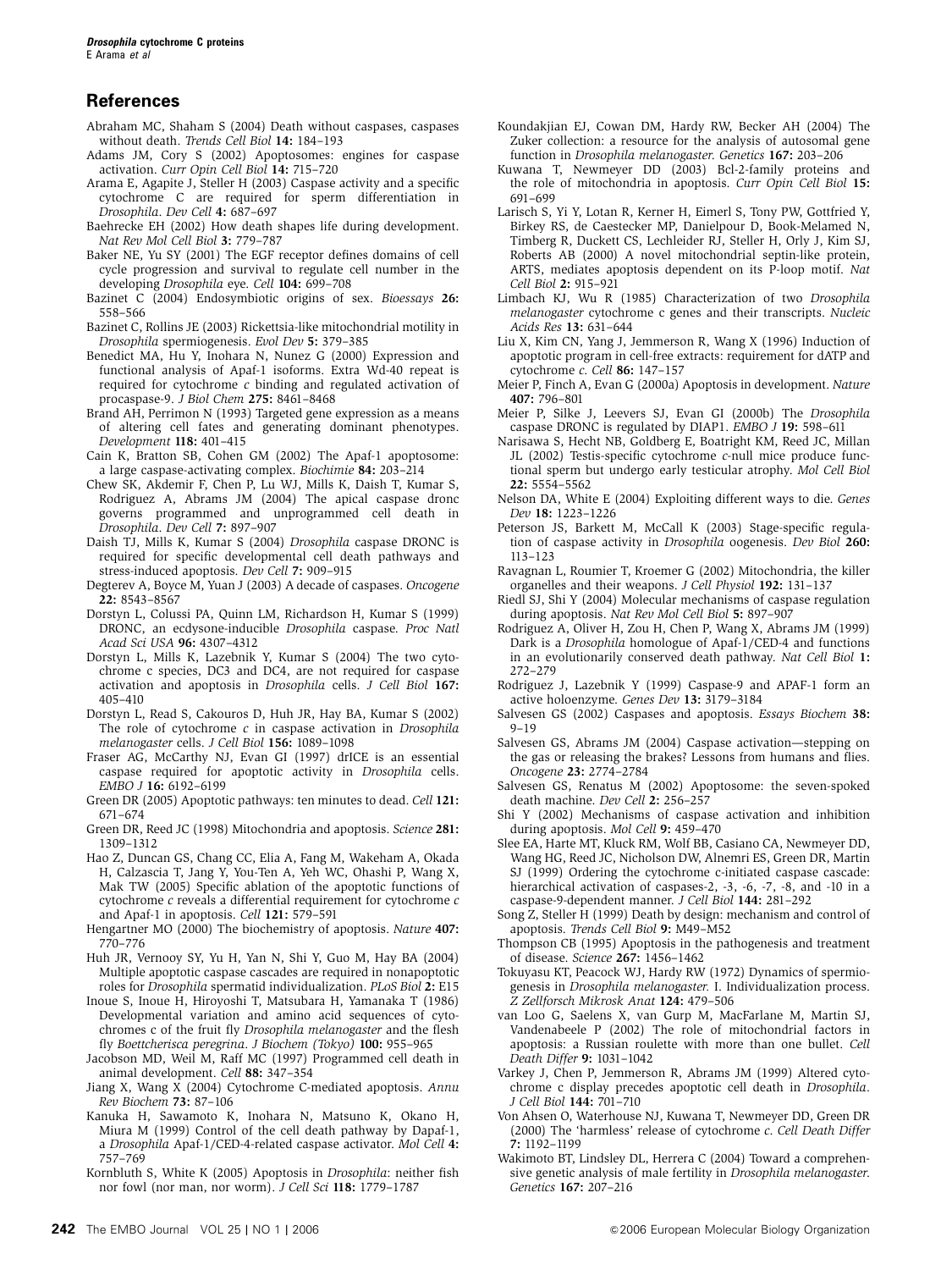- Waldhuber M, Emoto K, Petritsch C (2005) The Drosophila caspase DRONC is required for metamorphosis and cell death in response to irradiation and developmental signals. Mech Dev 122: 914–927
- Walker DW, Benzer S (2004) Mitochondrial 'swirls' induced by oxygen stress and in the Drosophila mutant hyperswirl. Proc Natl Acad Sci USA 101: 10290–10295
- Wang X (2001) The expanding role of mitochondria in apoptosis. Genes Dev 15: 2922–2933
- Waterhouse NJ, Goldstein JC, von AO, Schuler M, Newmeyer DD, Green DR (2001) Cytochrome c maintains mitochondrial transmembrane potential and ATP generation after outer mitochondrial membrane permeabilization during the apoptotic process. J Cell Biol 153: 319–328
- White K (2000) Cell death: Drosophila Apaf-1—no longer in the (d)Ark. Curr Biol 10: R167–R169
- Xu D, Li Y, Arcaro M, Lackey M, Bergmann A (2005) The CARDcarrying caspase Dronc is essential for most, but not all, developmental cell death in Drosophila. Development 132: 2125–2134
- Zhou L, Song Z, Tittel J, Steller H (1999) HAC-1, a Drosophila homolog of APAF-1 and CED-4 functions in developmental and radiation-induced apoptosis. Mol Cell 4: 745–755
- Zimmermann KC, Ricci JE, Droin NM, Green DR (2002) The role of ARK in stress-induced apoptosis in Drosophila cells. J Cell Biol 156: 1077–1087
- Zou H, Henzel WJ, Liu X, Lutschg A, Wang X (1997) Apaf-1, a human protein homologous to C. elegans CED-4, participates in cytochrome c-dependent activation of caspase-3. Cell 90: 405–413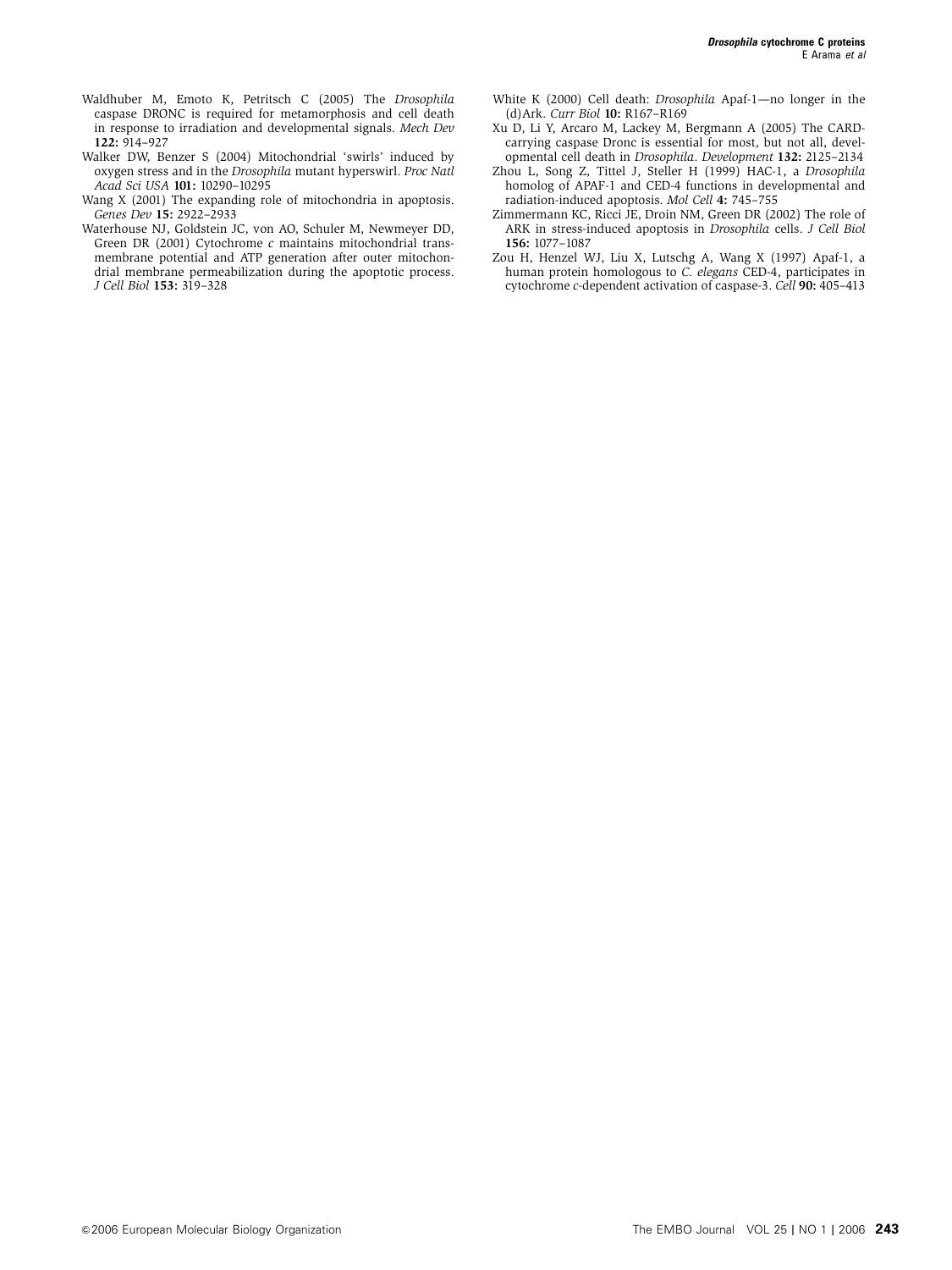# Supplementary\_1

# Results

# *Mutations that affect the Nebenkern, a unique mitochondrial formation, block caspase activation and spermatid individualization*

 The requirement of cytochrome C-d for caspase activation during spermatid individualization provides a link between this apoptosis-like process and mitochondrial function. Because sperm in insects, such as *Drosophila,* carry a unique mitochondrial formation, known as the Nebenkern, we were interested in further exploring this connection. Immediately after completion of meiosis, the mitochondria of the spermatid assemble on one side of the haploid pronucleus and fuse together into two giant aggregates (Fuller, 1993). These aggregated mitochondria then wrap around one another to produce the spherical Nebenkern (yellow arrows in Supplementary Figure 1C). When viewed in cross-section under the transmission electron microscope, the Nebenkern resembles a sliced onion, and hence this early stage of spermatogenesis is called the "onion stage". When the flagellum elongates, the two mitochondrial regions of the Nebenkern unfold and elongate down the side of the 1.8 mm long axoneme (Supplementary Figure 1E-G and K-N; Fuller, 1993). However, while the use of electron microscopy facilitated a detailed and insightful morphological description of this extensive mitochondrial organization (Tokuyasu, 1974; Tokuyasu, 1975), the role of the Nebenkern for the development of the spermatid is still unknown. Interestingly, in addition to a block in caspase activation, almost a third of the mutants identified in the genetic screen (described in the "Results" section) also displayed severe defects in Nebenkern organization (Supplementary Figure 1 and data not shown). In contrast, we previously reported that the *fuzzy onions* mutant, which blocks mitochondrial fusion but not elongation (Hales and Fuller, 1997) still displayed caspase activation (Arama *et al*, 2003). Thus, to shed light on the specific Nebenkern organization property required for caspase activation, we extensively analyzed the morphological defect of the mitochondria of one of these mutants, which we called *pln* (because the defective mitochondrial derivatives in these spermatids are aggregated in a "neck"-like region immediately adjacent to the nucleus as seen in Supplementary Figure 1J, which is reminiscent of the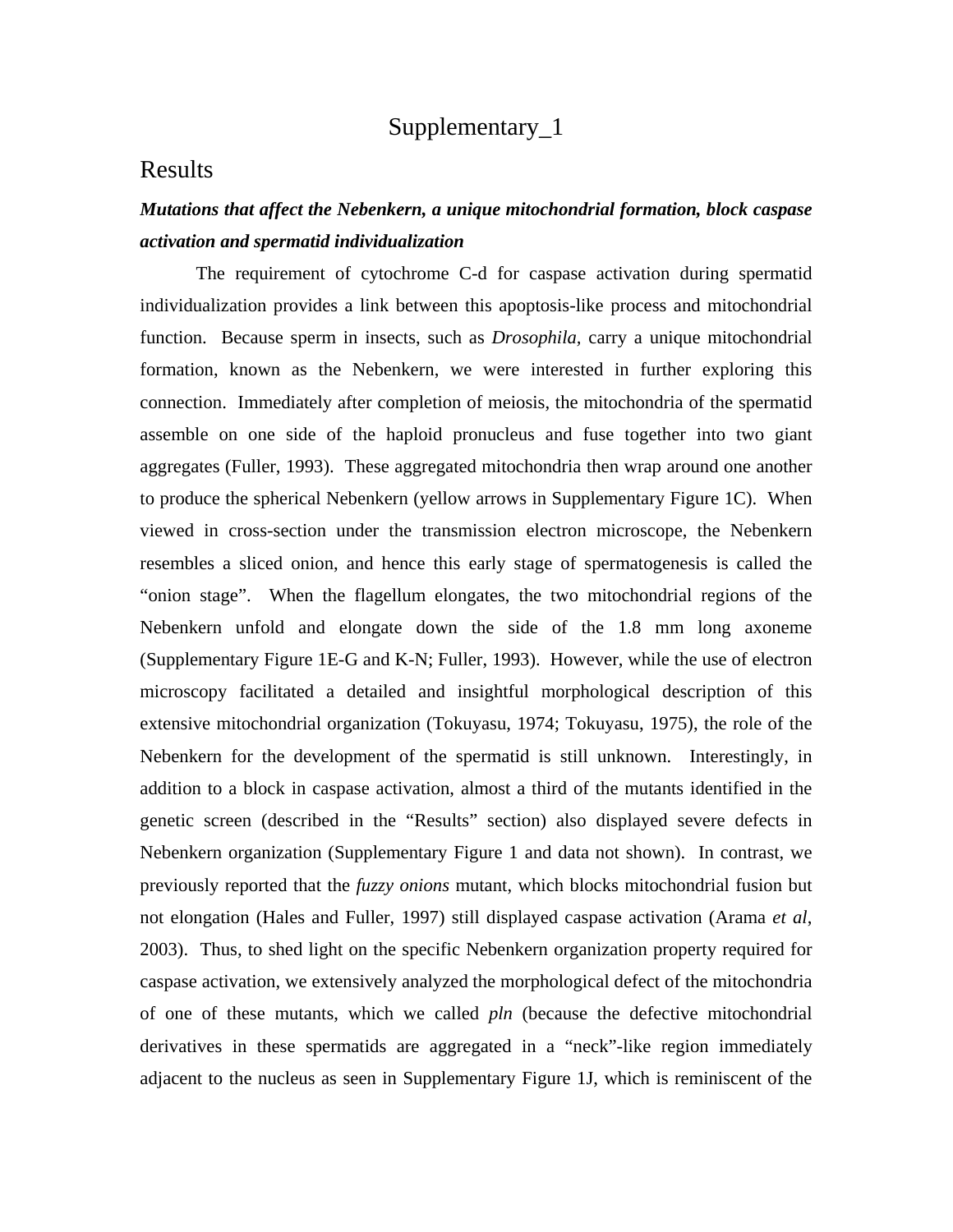**P**a Dong **L**ong **N**eck women who live along the Thai and Burmese border; this mutant corresponds to Zuker stock #*Z2-0516*). Using phase-contrast microscopy, we found that while no gross mitochondrial defects were observed during early stages of spermatocyte development (data not shown), a pronounced defect of grainy and highly vacuolated Nebenkerns was observed in  $pln^{Z2-0516}$  round spermatids (compare Supplementary Figure 1C and D). Staining testes with DAPI, which binds to both nuclear and mitochondrial DNA also reveals the smooth versus grainy Nebenkerns in wild-type and  $\text{pln}^{\text{Z2-0516}}$  round spermatids, respectively (yellow arrows in Supplementary Figure 1E and H). Furthermore, in  $pln^{Z2-0516}$  mutants, the Nebenkerns fail to elongate, displaying nonhomogeneous agglomerations of mitochondrial DNA adjacent to the nuclear pole (compare Supplementary Figure 1F and G with I and J). To obtain a more accurate characterization of the mitochondrial defect in *pln* mutants and to confirm the mitochondrial elongation defect observed, we used transmission electron microscopy. In wild-type, the elongating Nebenkern splits into the major and the minor mitochondrial derivatives (red and blue, respectively in Supplementary Figure 1K-N), which are associated with the axoneme (green) throughout the entire period of flagellar elongation. As the spermatids mature, the volume of the minor derivative is reduced until after individualization when it becomes a tiny wedge (blue in Supplementary Figure 1N). Meanwhile, as the major derivative matures, it accumulates an amorphic material known as the "paracrystalline" material (dark mitochondrial density in Supplementary Figure 1L-N). In  $pln^{Z2-0516}$  spermatids however, most of the axonemes (green in Supplementary Figure 1O-R) are not associated at all or only sometimes associated with only one mitochondrial derivative with no "paracrystalline" material inside (yellow in Supplementary Figure 1O-Q). In addition, we frequently observed immature mitochondrial derivatives, which fail to unfurl properly resembling the early onion-like shaped Nebenkern in round spermatids (purple in Supplementary Figure 1P and R). These results demonstrate that *pln* is required for Nebenkern elongation and that disruption of this process causes a block in caspase activation. Hence, we have established a link between mitochondrial reorganization and caspase activation in *Drosophila* spermatids.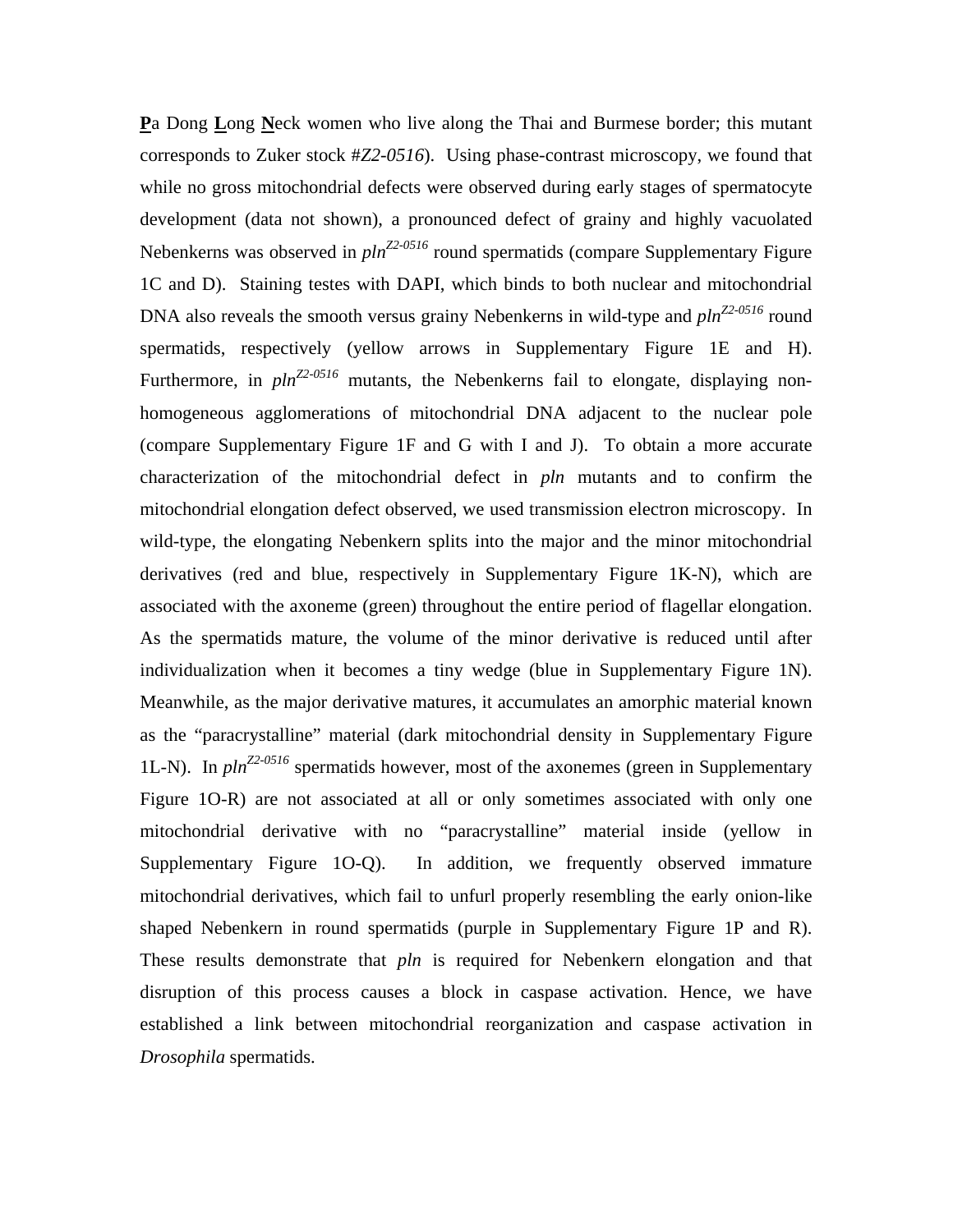# **Sup. Figure 1**

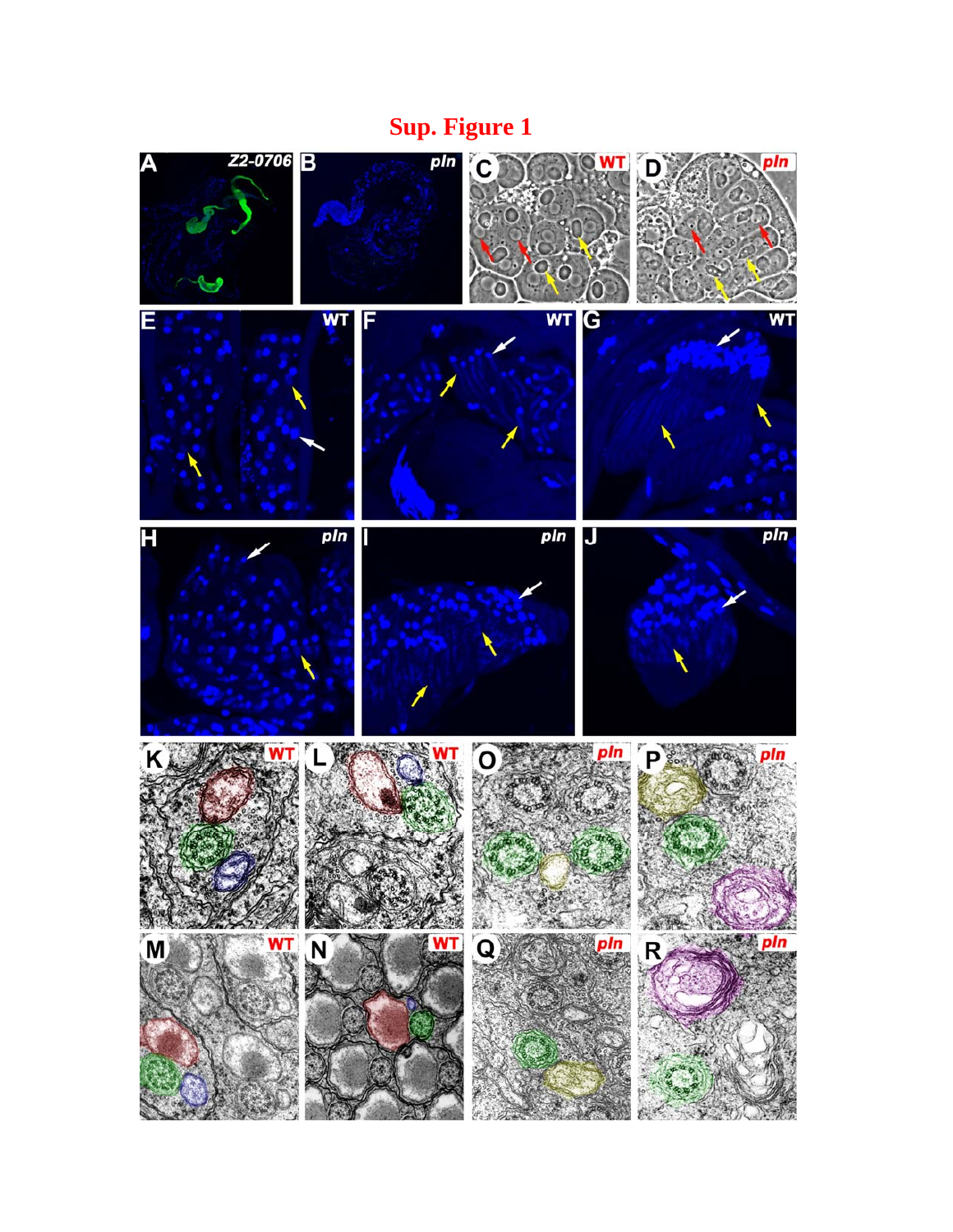**Sup\_1** Mutations which affect mitochondrial organization block caspase activation and spermatid individualization. (**A**) While CM1 staining is clearly visualized (green) in testes of a representative mutant (*Z2-0706*) that displays a strong block in mid spermatid elongation stage, (**B**) no CM1 staining was detected in the *pln* mutants. The nuclei (blue) are stained with DAPI. (**C**) Round spermatids from wild-type flies visualized by phase microscopy. The mitochondria fuse into a giant mitochondrion, known as the Nebenkern (yellow arrows) which is about the same diameter as the nucleus (red arrows). Note the smooth oval shape of the Nebenkern. (**D**) In contrast, the Nebenkern in round spermatids of *pln* mutants are grainy and highly vacuolated (yellow arrows). Using DAPI to stain nuclei and mitochondrial DNA also indicates that in wild-type the mitochondrial DNA in Nebenkerns (**E**, weak blue, yellow arrows) and in the elongating mitochondrial derivatives (**F, G,** yellow arrows) appear smooth and homogenous, while in  $\text{pl}n^{\text{Z2-0516}}$ -/round spermatids' Nebenkerns the DNA is grainy (**H**, yellow arrows) and later fails to elongate properly, displaying non-homogeneous agglomerations of mitochondrial DNA (**I, J,** yellow arrows). (**K-R**) Electron micrographs of cross sections through elongating spermatids. The colors indicated were manually added using Adobe Photoshop program to emphasize the described organelles. (**K-N**) In wild-type, as the Nebenkern elongates, it splits into two parts; the major (red) and the minor (blue) mitochondrial derivatives. Note that the minor derivative is reduced as the spermatids mature until it becomes a tiny wedge after individualization (blue in N). The two mitochondrial derivatives assume a characteristic angular relationship with the axoneme (green) throughout the period of flagellar elongation. (**O-R**) In  $pln^{Z2-0516}$  -/- elongating spermatids, no or only one out of the two mitochondrial derivatives (yellow) is visualized in association with the axoneme (green). Furthermore, immature mitochondrial derivatives, which fail to unfurl properly, is frequently visualized (purple). The magnification of the electron micrographs is 50,000.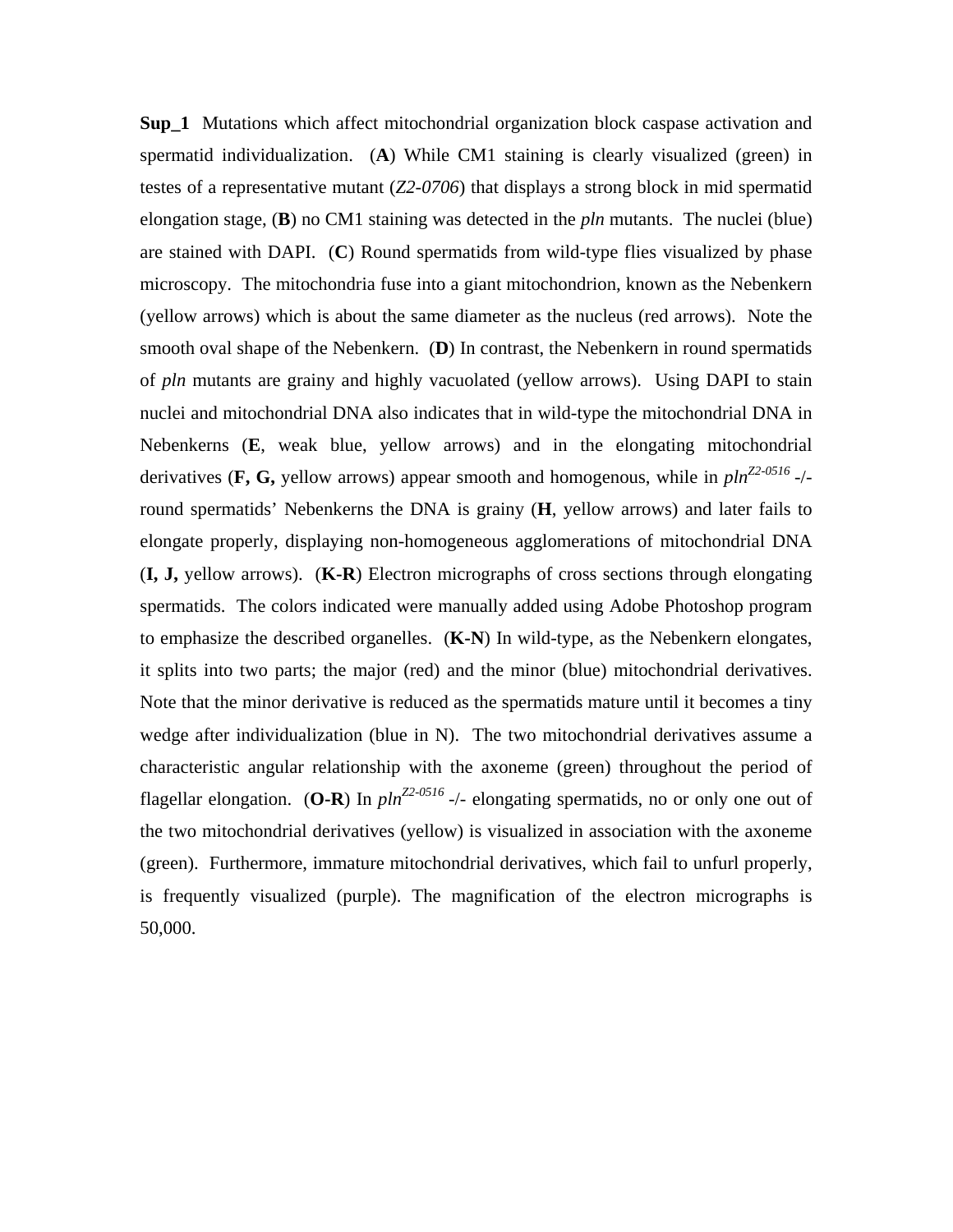# References

Fuller MT (1993). Spermatogenesis in *Drosophila*. In Bate,M. and Arias,A.M. (Eds.), *The Development of Drosophila melanogaster*, . Cold Spring Harbor Laboratory Press, pp. 71-147.

Hales KG, Fuller MT (1997) Developmentally regulated mitochondrial fusion mediated by a conserved, novel, predicted GTPase. *Cell* **90:** 121-129

Tokuyasu KT (1974) Dynamics of spermiogenesis in Drosophila melanogaster. 3. Relation between axoneme and mitochondrial derivatives. *Exp Cell Res* **84:** 239-250

Tokuyasu KT (1975) Dynamics of spermiogenesis in Drosophila melanogaster. VI. Significance of "onion" nebenkern formation. *J Ultrastruct Res* **53:** 93-112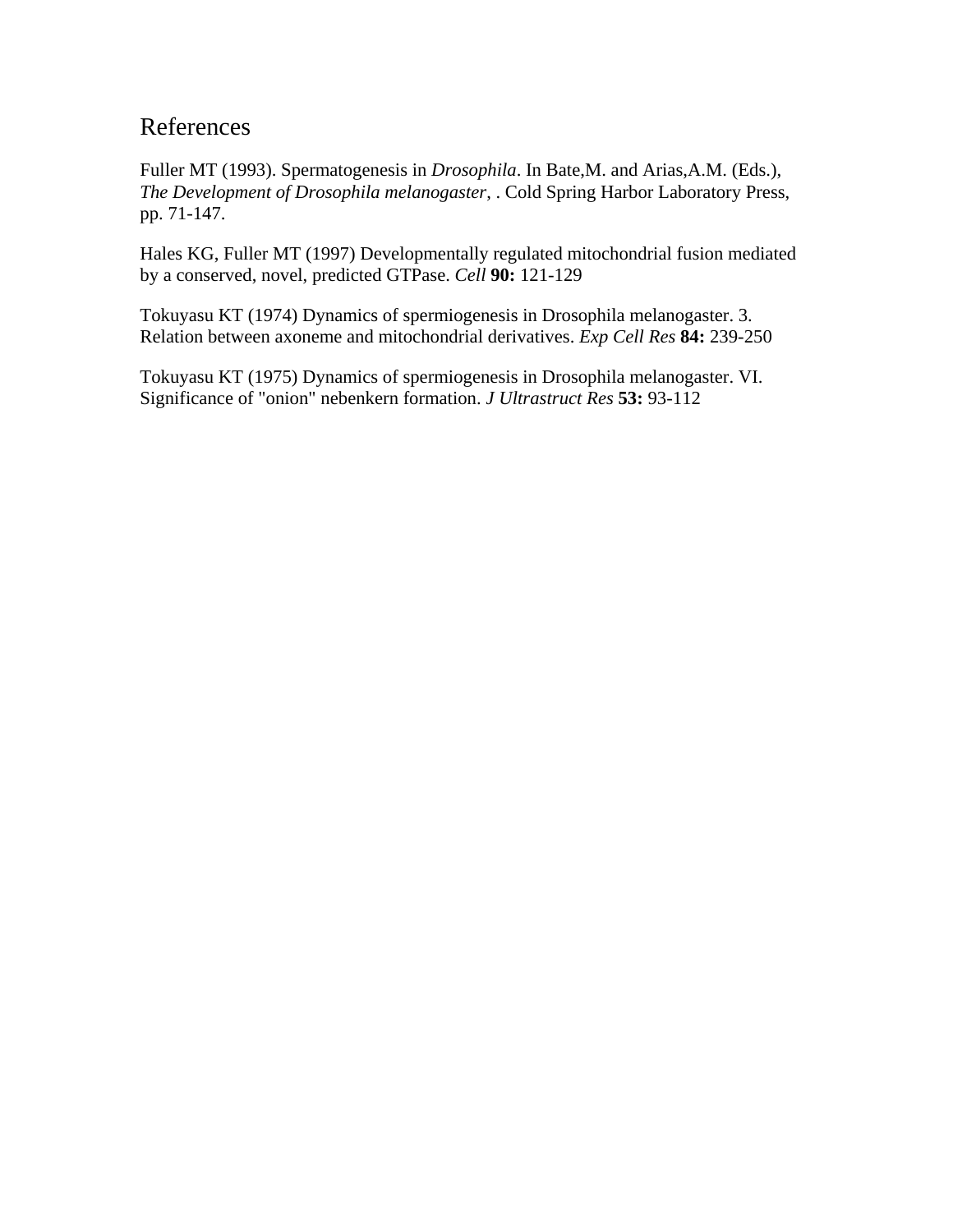# Supplementary\_2

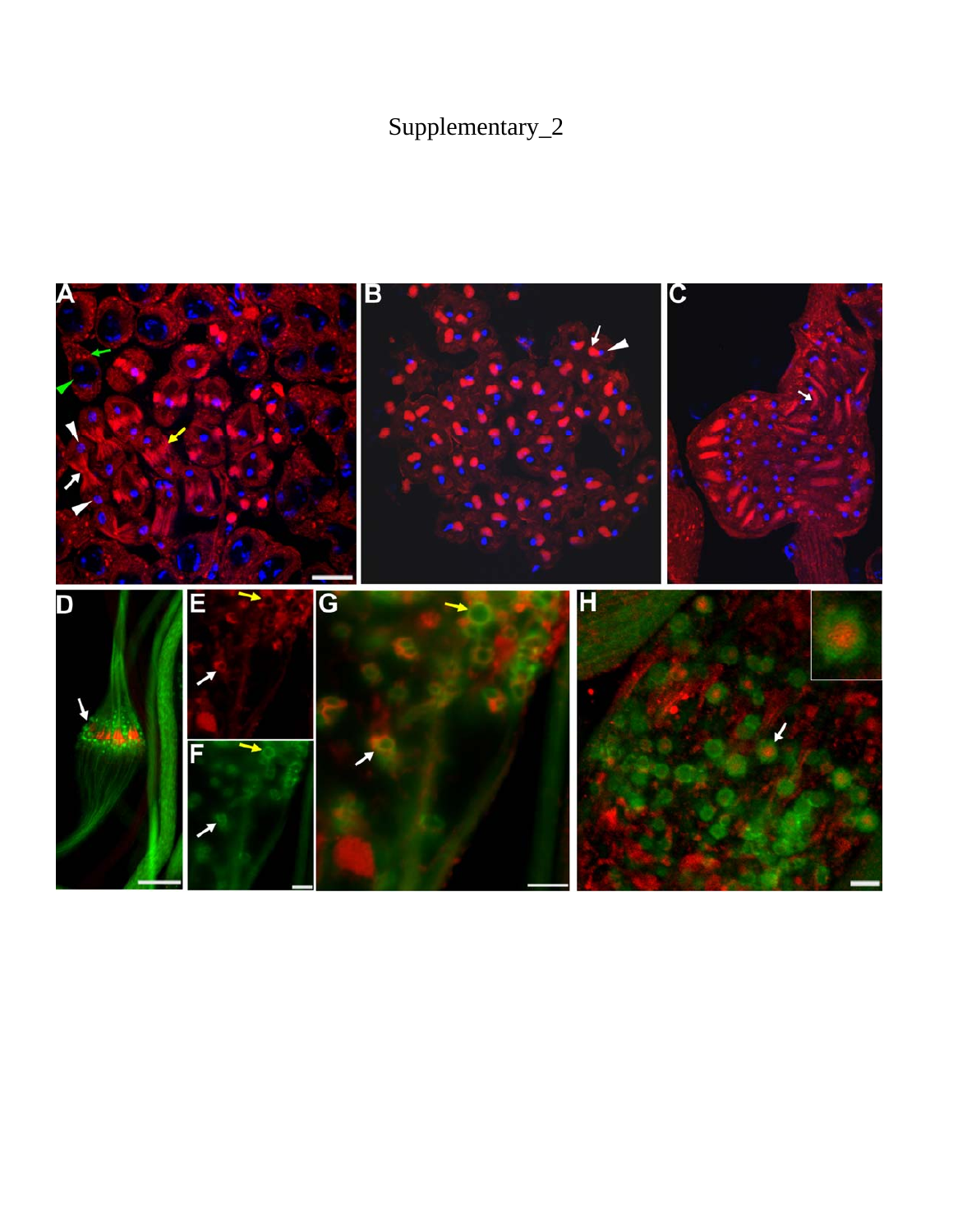**Sup\_2** Cytochrome C-d is closely associated with mitochondrial whorls within cystic bulges. (**A-C**) MitoFluor Red 589 dye (red) allows the visualization of the mitochondria during spermatogenesis. The nuclei (blue) are stained with DAPI. (**A**) In primary spermatocytes (green arrowhead pointing to the typical spermatocyte nucleus, consisting of three masses of chromatin), the mitochondria are scattered in the cytoplasm (green arrow). During meiosis, the mitochondria aggregate along the cell equator (yellow arrow), and then during cytokinesis, they divide and segregate equally between the two daughter cells (white arrow points at dividing mitochondria; white arrowheads are pointing at the nuclei of the two daughter cells). (**B**) In round spermatids, the mitochondria fuse into a giant mitochondrion known as the Nebenkern (arrow; arrowhead is pointing at the adjacent nucleus). (**C**) In early elongating spermatids, the elongating mitochondrial derivative (arrow) acquires a comet-like shape.

(**D**) Don Juan (DJ) protein is associated with mitochondria of elongated spermatids at the onset of individualization (Santel *et al*, 1998). During spermatid individualization (arrow pointing at an advanced cystic bulge), DJ-GFP fusion protein accumulates in round structures (green dots; *dj*-expressing bodies) located in the vicinity of the individualization complex (IC; phalloidin; red). It is presumed that these *dj*-expressing bodies correspond to "mitochondrial whorls", which result from the extrusion of material from the minor mitochondrial derivative (Bazinet and Rollins, 2003; for more details on the minor mitochondrial derivative dynamics see Supplementary\_1). (**E-G**) Higher magnification of the IC region of an advanced cystic bulge reveals that the MitoFluor Red 589 dye (**E, G**; red) also accumulates in these 3 µm diameter, doughnut-shaped, *dj*expressing bodies (**F, G**; green), therefore, further confirming their mitochondrial origin (white and yellow arrows in **E-G** are pointing at the same structures, respectively). (**H**) Finally, cytochrome C-d (red) is associated with the inner compartment of the *dj*expressing body (green). The *dj*-expressing body in the inset corresponds to the one marked by an arrow. Analyses of serial optical sections within this region suggest that cytochrome C-d accumulates only in one side of the *dj*-expressing bodies.

Scale bars in **A** and **D** 20  $\mu$ m. **A, B,** and **C** are displayed in the same magnification. Scale bars in  $\mathbf{F}\text{-}\mathbf{H}$  5  $\mu$ m.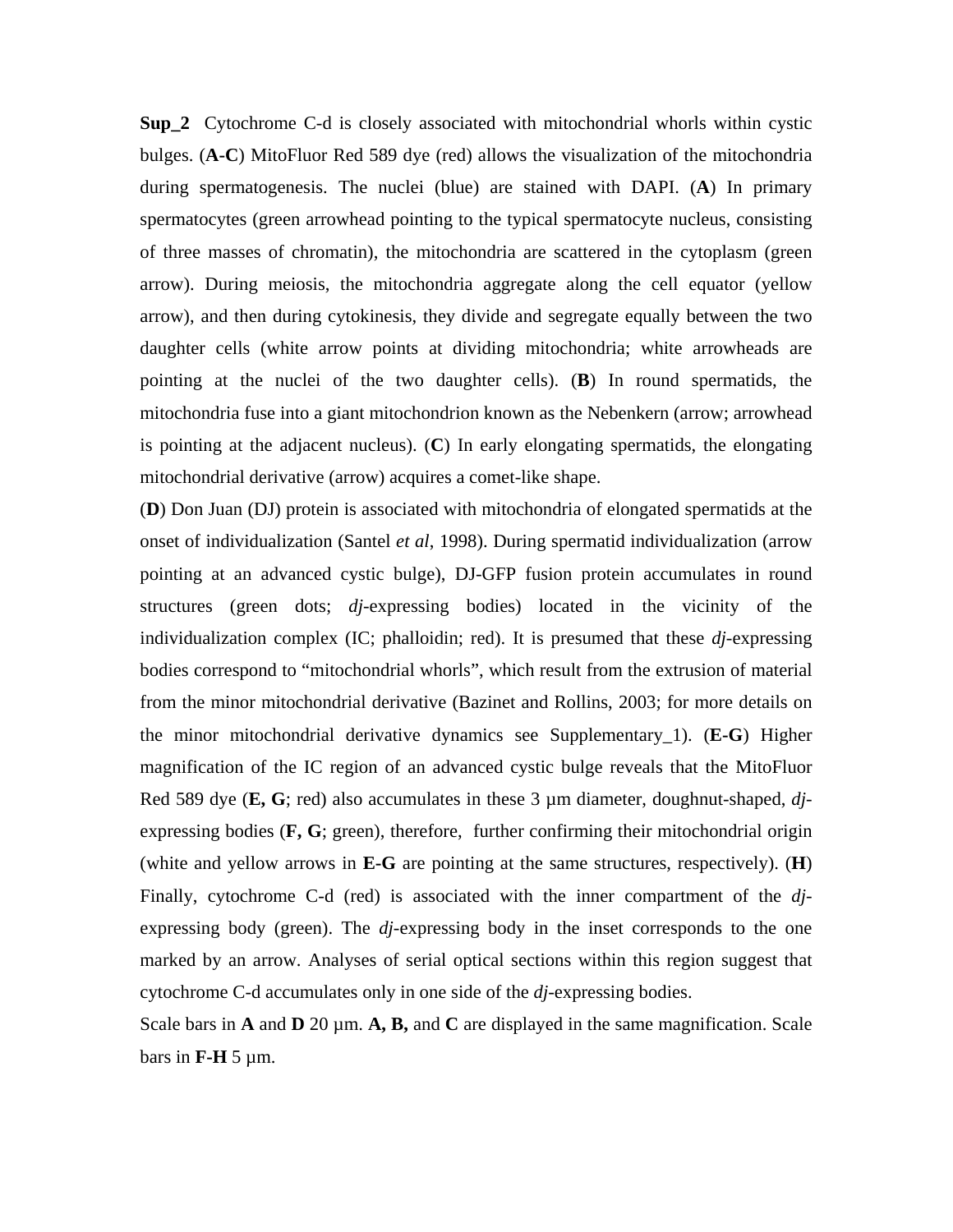# References

Bazinet C, Rollins JE (2003) Rickettsia-like mitochondrial motility in Drosophila spermiogenesis. *Evol Dev* **5:** 379-385

Santel A, Blumer N, Kampfer M, Renkawitz-Pohl R (1998) Flagellar mitochondrial association of the male-specific Don Juan protein in Drosophila spermatozoa. *J Cell Sci* **111:** 3299-3309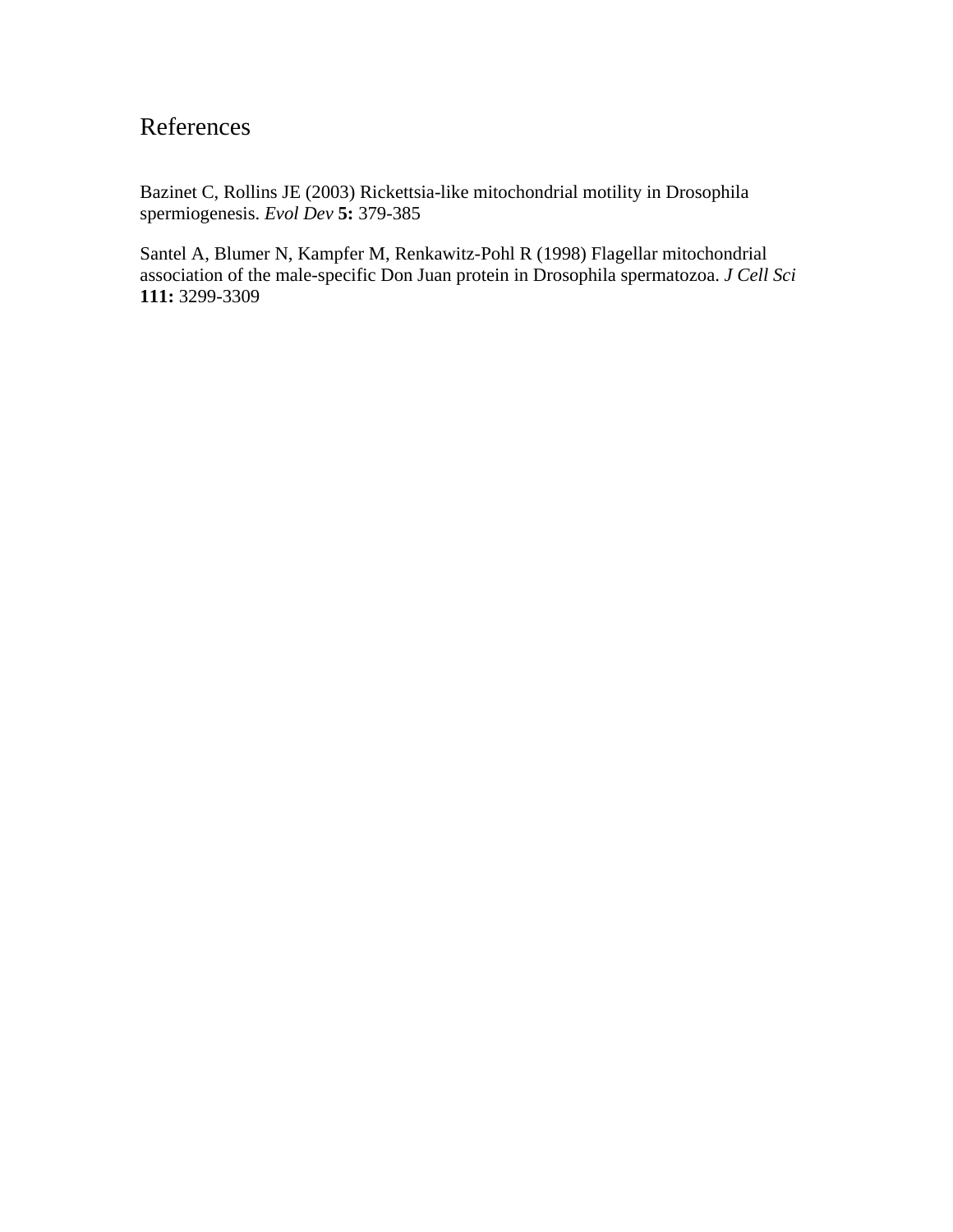# Supplementary\_3



**Sup\_3** Expression of the long isoform of *ark* in the testes and the soma. After reverse transcription with RNA from adult testes and adult males that had their testes removed, PCR was performed using specific primers for the long isoform of *ark*. The long Ark isoform contains the WD40 repeat domain, which is the target for cytochrome C binding to mammalian Apaf-1.

We used the following primers that flank either a 2310 bp long *ark* cDNA or 2655 bp long *ark* genomic DNA:

Forward:5'-ATCATTGAGAGCTCTCTAAACGTTCTGGAG-3' Reverse:5'-GTGGTCGGAAAACAAAATGATATACTGTCC-3'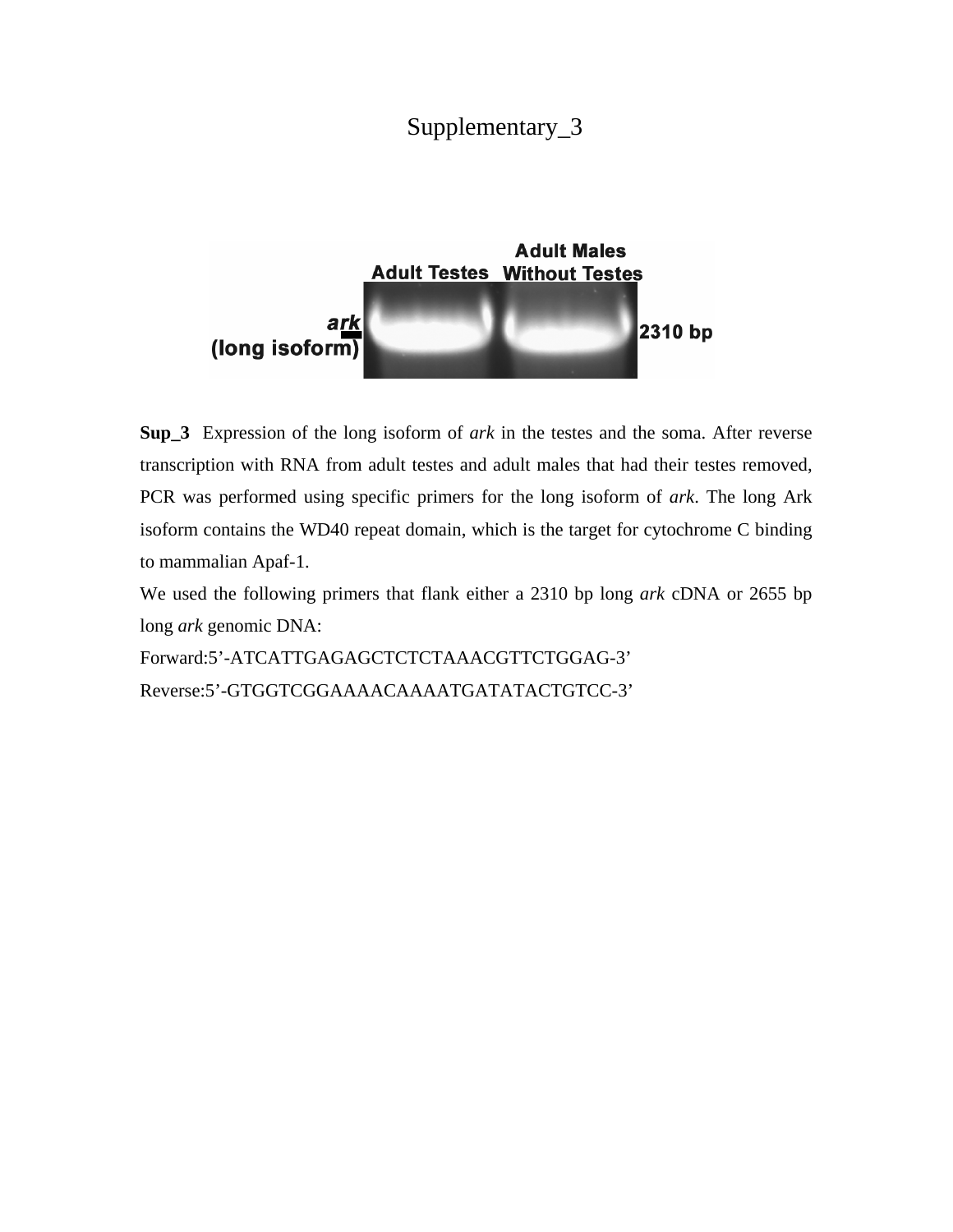# Supplementary\_4

# Materials and methods

# *Fly strains and expression vectors*

Standard *Drosophila* techniques were used to generate transgenic lines from the following constructs: For the *hsp83(5'-3'UTRs)* lines, a 338 bp fragment from the 5' UTR and a 197 bp fragment from the 3' UTR of *cyt-c-d* were PCR amplified from the BDGP's EST clone LP05614 and subcloned in a subsequent order into the *Xho*I + *Eco*RI and *Bam*HI + *Not*I sites, respectively, of the CasperR-HSP83 vector (Horabin and Schedl, 1993) to obtain the pHSP83(5'-3'UTRs) vector. For the *hsp83(5'-3'UTRs)-cyt-cd* and *hsp83(5'-3'UTRs)-cyt-c-p* lines, we PCR amplified the *cyt-c-d* and *cyt-c-p* ORFs from the BDGP's EST clones LP05614 and RH17228, respectively, digested the PCR products with *Eco*RI + *Bgl*II, and ligated them into the E*co*RI + B*am*HI sites of the pHSP83(5'-3'UTRs) vector. For the *UAS-cyt-c-d* and *UAS-cyt-c-p* lines, the clones LP05614 and RH17228, respectively, were digested with *Eco*RI and *Xho*I (for *cyt-c-d*) or *Acc*65I (for *cyt-c-p*), and the fragments containing the *cyt-c-d* and *cyt-c-p* coding regions were ligated into the *Eco*RI and *Xho*I or *Acc*65I sites, respectively, of the pUASt vector (Brand *et al*, 1993).

### *Genetic screen of the "Zuker" male sterile collection lines*

A list of more than one thousand male sterile lines with defects during late spermatogenesis was obtained from Barbara Wakimoto (University of Washington). These flies were obtained from Charles Zuker (University of California at San Diego), and for each line the testes of at least three homozygous males were dissected in testis buffer (10mM Tris-Hcl [pH 6.8], 183 mM KCl, 47 mM NaCl, 1 mM EDTA, and 1 mM PMSF) and placed in fixative made of 4% formaldehyde in PBX (PBS + 0.1% Triton X-100) in a MultiScreen 96 well filter plates (MADVN6510, Millipore), standing on ice. After dissections, the plate was rocked for 20 min at RT. Solutions in all the wells are being changed simultaneously using vacuum filtration (Millipore). Testes were washed three times in PBX for 10 min, blocked with PBS/BSA (1% BSA in PBS) for 45 min, incubated with 100  $\mu$ l of the CM1 antibody (diluted 1:75 in PBS/BSA) overnight at 4<sup>o</sup>C,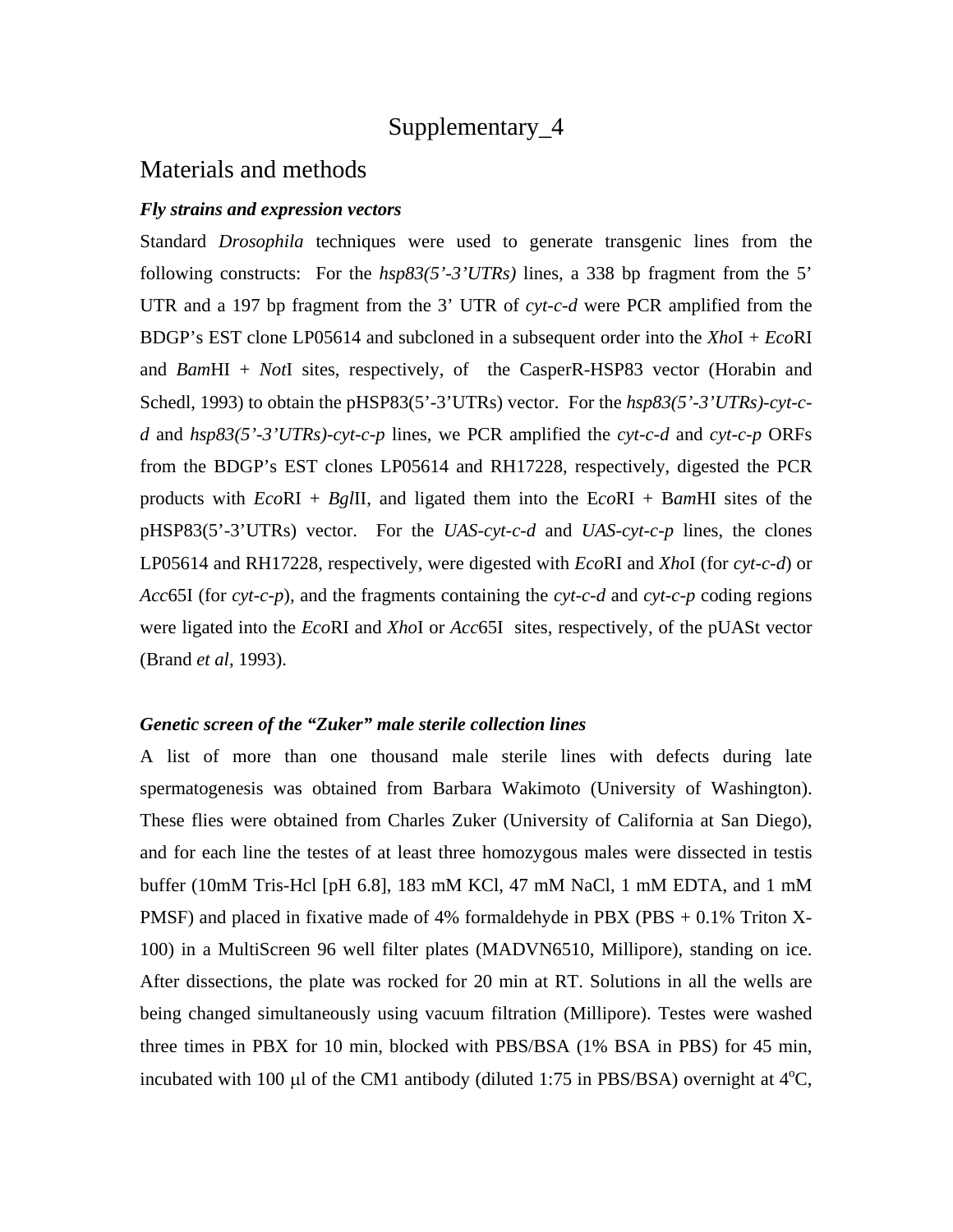and washed three times with PBX for 10 min. Testes were incubated with  $100 \mu$  of the secondary antibody (biotinylated universal antibody diluted 1:50 in PBS/BSA, Vectastain, Vector) for 1 hr, washed three times in PBX for 10 min, and the colorimetric assay was developed using the Vectastain kit (Vector) according to manufacture's recommendations and DAB (Fast DAB tablet set, Sigma). The reaction was stopped by washing twice with 120 mM Tris-HCl.

# *Antibody staining*

CM1 antibody staining of young (0-2 day old) adult testes was carried out (as described in Arama *et al*, 2003) using a rabbit polyclonal anti-Cleaved Caspase-3 (Asp175) antibody (CM1, Cell Signaling Technology, Cat. # 9661) diluted 1:75. The only exceptions are that the subsequent TRITC-phalloidin (Sigma) incubation for staining the ICs was carried out for 5 min in room temperature, and the slides were subsequently rinsed twice for 10 min in PBS.

To generate the anti-Cyt-c-d antibody, four peptides corresponding to the entire cytochrome C-d protein length have been synthesized, purified, conjugated to KLH, and injected together to the same rabbits. Part of the  $2<sup>nd</sup>$  bleed has been purified on an affinity column coupled to a mixture of all the four peptides (Alpha Diagnostic International). The anti-Cyt-c-d antibody (diluted 1:10 for the affinity purified or 1:400 for the non purified) was used to stain young adult testes (essentially as described in Hime *et al*, 1996). Secondary anti-rabbit antibodies were purchased from Jackson ImmunoResearch Laboratories.

### *Mitochondrial staining*

Wild-type or *dj-*GFP transgenic fly testes were dissected and fixed in formaldehyde (as described in Arama *et al*, 2003). Following fixation the slides were rinsed in PBS, and the tissues were incubated for 20 min in PBS containing 200 nM of the MitoFluor Red 589 probe (Molecular Probes). Then, the slides were washed once with PBS, and mounted in Vectashield mounting medium with DAPI (Vector Laboratories).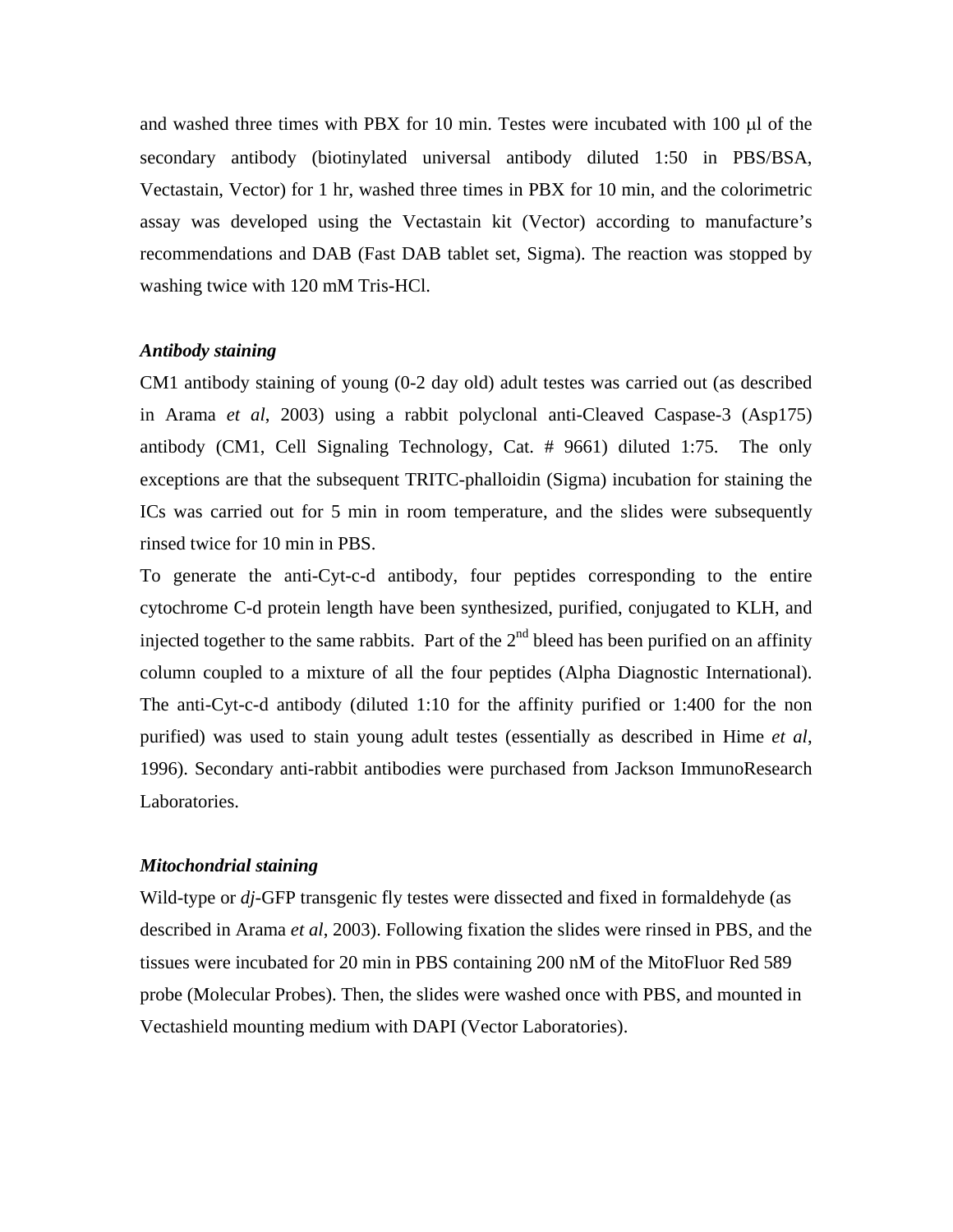# *Isolation of genomic DNA and PCR*

Genomic DNA was isolated from 25-50 adult flies using the High Pure PCR Template Preparation Kit (Roche). Two ug of genomic DNA were used to amplify the *cyt-c-d* or *cyt-c-p* coding regions from wild-type and *cyt-c-dZ2-1091* homozygotes in a PCR reaction. The pairs of primers used are indicated above for the comparative RT-PCRs. PCR reactions were carried out using DyNAzyme EXT DNA polymerase (Finnzymes), according to the manufacturer instructions. The products were purified using the High Pure PCR Product Purification Kit (Roche), concentrated by evaporation, and sequenced in the Rockefeller University sequencing facility. A similar procedure was carried out to confirm the presence of the transgenes (Figure 2F).

# *DEVDase activity assay*

124 testes were dissected from newly eclosed wild-type or *cyt-c-dZ2-1091* homozygote males, collected into 1.5 ml Eppendorf tubes, standing on ice and containing 150 µl of testis buffer (10 mM Tris-HCl [pH 6.8], 183 mM KCl, 47 mM NaCl, 1mM EDTA, and 1 mM PMSF), homogenized using a Pellet Pestle Motor (Kontes), and subsequently equally divided into two tubes. Either  $Z$ -VAD (20  $\mu$ M final concentration; Enzyme Systems Products) or DMSO was added to each tube, and the samples were transferred to a 96 well assay white plate (Costar #3610, Corning Inc), and allowed to incubate for 10 min at RT. Caspase-Glo 3/7 reagent (Promega) was added to a final volume of 200 µl and the signal was detected with a multiwell plate reader (SPECTRA max M2, Molecular Devices). Luminescence readings were obtained every two minutes; therefore, each time interval in the figure represents an average of five readings. Three similar experiments were performed that gave similar results.

### *Examination of testis contents by phase-contrast microscopy*

Testes from newly eclosed wild-type or  $\rho \ln Z^{2.0516}$  homozygote males were placed on a glass slide with a drop of PBS. The testes were torn open and gently squashed under the weight of a cover slip and were taken immediately to visualize under the microscope.